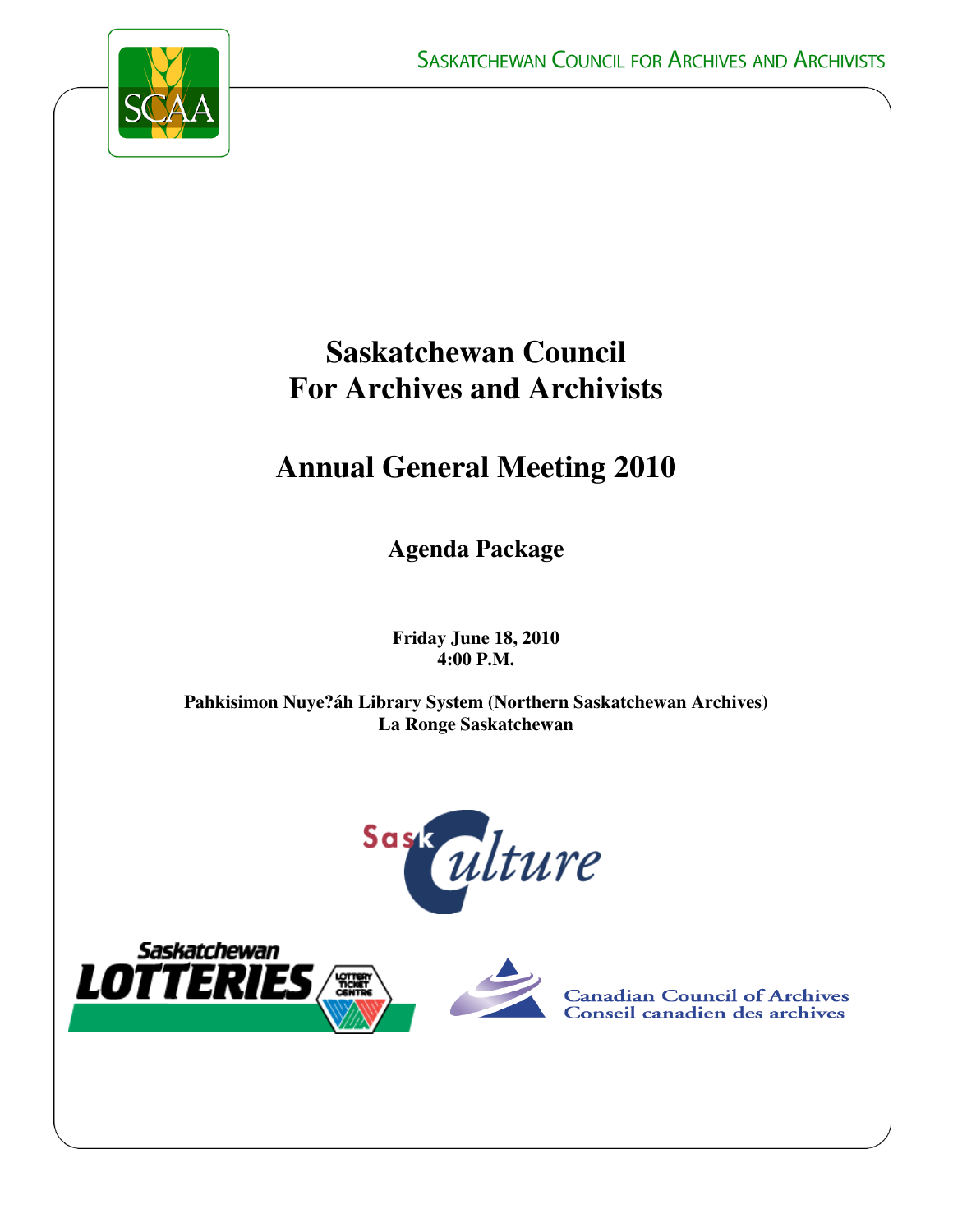# Saskatchewan Council for Archives and Archivists Annual General Meeting

# Friday, June 18, 2010 - 4 p.m. Pahkisimon Nuye?ah Library System - 108 Avro Place - La Ronge, SK

# Proposed Agenda

## 1. Call to Order 2. Approval of Agenda 3. Approval of 2009 minutes ............................................................................................ 1 4. Executive Reports • President ................................................................................................................. 6 • Treasurer ................................................................................................................. 8 • 2009-10 Audited Financial Statements (attached) Proposed 2010-11 Budget .............................................................................. 9 • Secretary ................................................................................................................. 12 5. Committee Reports • Communications .................................................................................................. 13 • Grants .................................................................................................................. 14 • Public Awareness ................................................................................................ 16 6. Executive Director & Education Report ...................................................................... 20 7. Archives Advisor Report .............................................................................................. 22 8. Election of Executive • Nominations Committee Report .......................................................................... 24 9. Other Business 10. Adjournment

Following adjournment, there will be a member forum – an informal opportunity to share ideas, ask questions, seek advice, and generally discuss issues of concern.

### Page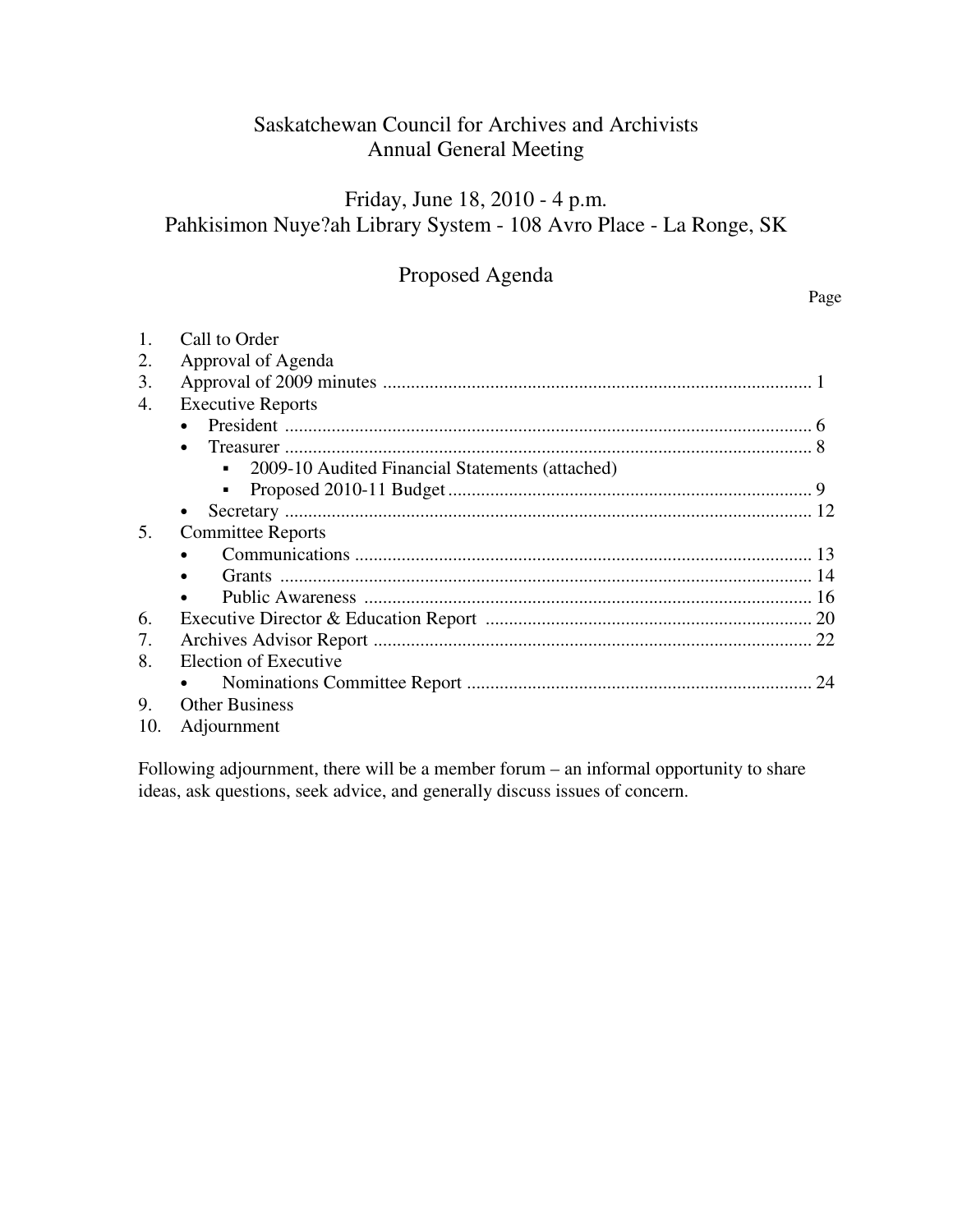## **Saskatchewan Council for Archives and Archivists Annual General Meeting Saturday, June 20, 2009 2:00 p.m. City of Saskatoon Archives, Saskatoon, Saskatchewan**

## **Minutes (draft)**

## **Present:**

Tim Hutchinson (University of Saskatchewan Archives, Saskatoon) Mark Vajcner (University of Regina Archives and Special Collections, Regina) May P. Chan (Regina Public Library, Regina) Stephen Roth (Saskatchewan Archives Board, Regina) Jamie Benson (P.A. Historical Society, Prince Albert) Robert Paul (Diefenbaker Canada Centre) Jeff O'Brien (City of Saskatoon Archives, Saskatoon) Margaret Sanche (St. Thomas More RC Diocese of Saskatoon Oblates, St. Mary's Provence) Nadine Charabin (Saskatchewan Archives Board) Carolyn McCready (Anglican Diocese of SK PA Archives) Dorothea Funk (Saskatoon Public Library Local History Room) Cameron Hart (Saskatchewan Council for Archives and Archivists, Saskatoon) Fay Hutchinson (Regina Qu'Appelle Health Region Archives, Regina) Audrey Price, recording Minutes

## **1. Call to Order**

Tim Hutchinson (chair) called the meeting to order at 2:10 p.m. The attendees introduced themselves.

# **2. Approval of Agenda**

*Motion:* That the agenda be approved as presented. (moved by Jeff O'Brien /seconded by May P. Chan/carried)

## **3. Approval of 2008 minutes**

*Motion:* That the minutes of the 2008 SCAA Annual General Meeting be approved as presented. (moved by May P. Chan/seconded by Stephen Roth/carried)

## **4. Executive Reports**

## **President's Report (circulated)**

Tim Hutchinson presented his report. Highlights from the past year continue to be the successful Archives Week and its growth and increased participation and the Council's involvement in the Saskatchewan Youth Heritage Fairs through production of a 'toolkit' about archives for them to access. He also spoke about the division of the Executive Director/Archives Advisor position into two new positions with a part-time Executive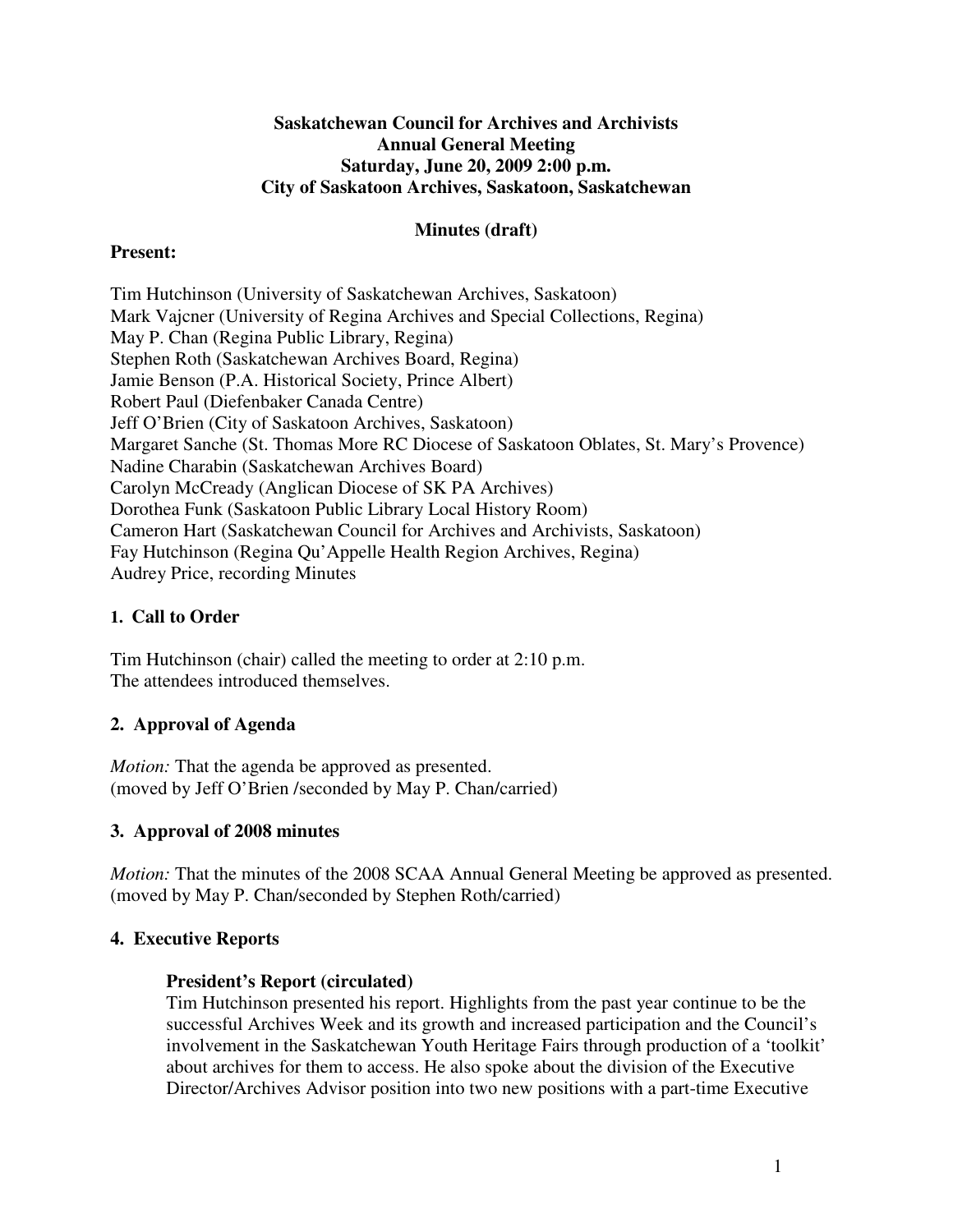Director and full-time Archives Advisor. He concluded his report by thanking his colleagues on the Executive, the committees and staff for their dedication and hard work during the past year.

*Motion:* That the President's Report be approved as presented. (moved by May P. Chan/seconded by Rob Paul/carried)

## **Vice-President's Report (circulated)**

Mark Vajcner presented his report discussing his involvement on the Communications and Grants committees. He was pleased with suggested changes that will be presented in the Communications Report later in the meeting which outlines suggestions for an innovative, effective, communications model. He acknowledged the innovative work of the Grants Committee in its redesign of the applications for the coming year. He concluded his report by thanking the Executive and committee members for their hard work and commitment.

*Motion:* That the Vice-President's Report be approved as presented. (moved by Cam Hart /seconded by May P. Chan/carried)

## **Treasurer's Report (circulated)**

May P. Chan presented her report, as circulated.

*Motion:* To receive the Treasurer's Report as presented. (moved by May P. Chan /seconded by Cam Hart /carried)

> May addressed changes that occurred during the course of the year such as the cancellation of the Indigenous History Book Project and an additional expenditure to complete the SCAA short film project. She also reported meeting with the Auditor to finalize the 2008-09 Audit and that minor changes were made in the budget with the addition of a revenue category for sales of the Saskatchewan Directory of Archives. She also pointed out that although registration was lower than expected in 2008/09 it is anticipated the revenue target for 2009/10 will be reached. It is anticipated that the 2010 year end will reflect a minor excess revenue position.

*Motion:* To approve the budget as presented in the circulated Treasurer's Report. (moved by May P. Chan /seconded by Stephen Roth /carried)

## **Secretary's Report (circulated)**

Crista Bradley was not able to be in attendance because of a family commitment so Tim Hutchinson presented the report on her behalf.

*Motion:* To receive the Secretary's Report as circulated. (moved by Jeff O'Brien /seconded by May P. Chan /carried)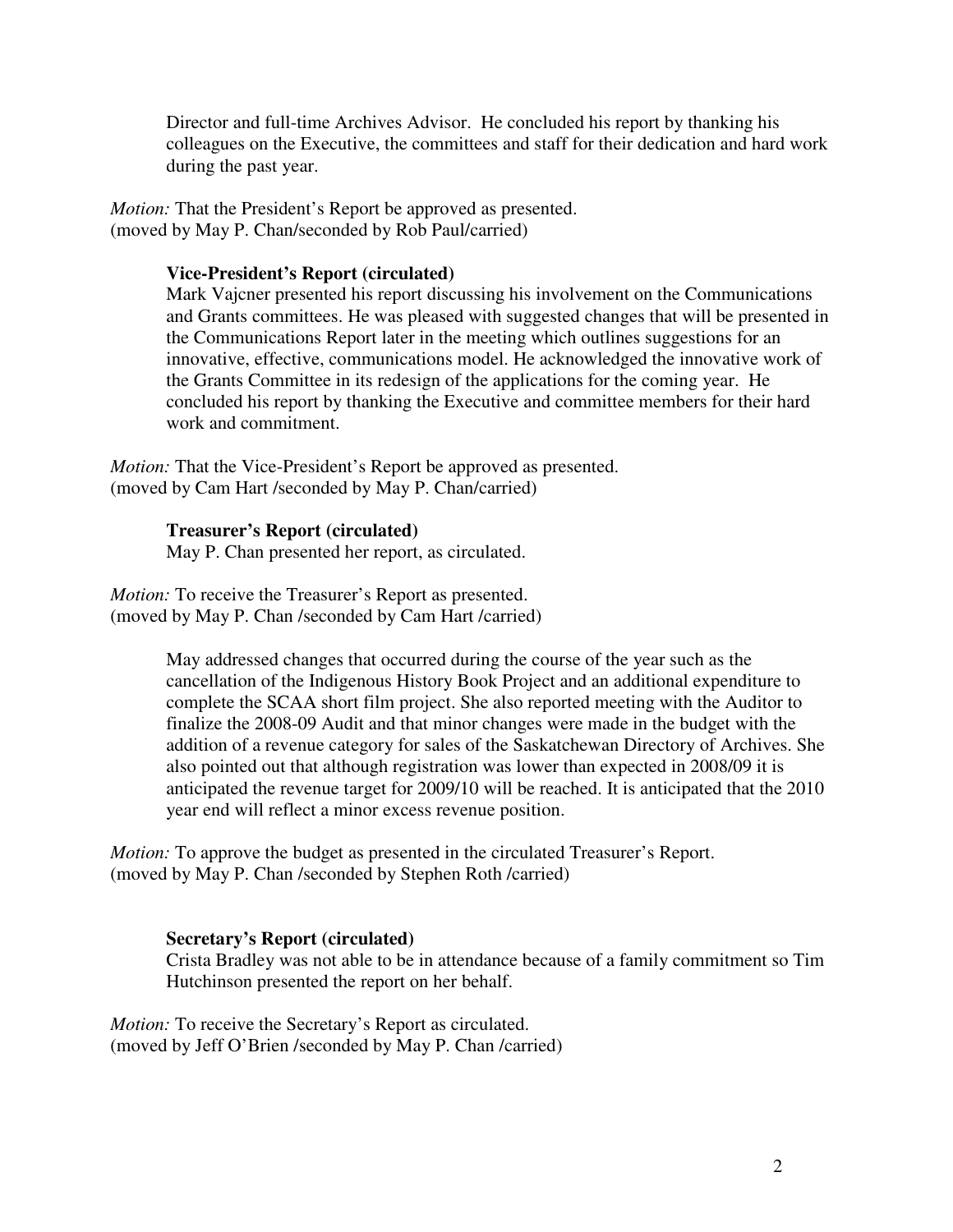## **5. Committee Reports**

## **Communications Committee Report (circulated)**

Mark presented the report on behalf of the committee, which had been tasked with preparing an internal communications strategy for the Council. Recommendations presented in his circulated report were summarized as follows:

- Building pride and ownership of all members for the Council by articulating and embracing the Mission Statement.
- Creating opportunities for face-to-face interaction
- Expanding the SCAA website
- Using Web 2.0 as a communications tool
- Discontinuation of the paper version of the SCAA newsletter instead using an electronic version. A simple paper version will be made available to those so requesting.

*Motion:* To accept the Communications Committee report and recommendations as circulated. (moved by Mark Vajcner /seconded by Nadine Charabin /carried)

### **Education Committee Report (circulated)**

Stephen Roth presented his report on behalf of the Education Committee, as circulated.

A review of the years activities included the main workshop "Managing Sound and Moving Archival Materials" presented in Saskatoon in August 2008. Attendance was lower and it was suggested that longer notice time be given for future workshops and that they not be held during summer months.

The Grants Writing workshop was again presented by Jeff O'Brien. Stephen complimented him again on a well prepared and exceptionally presented workshop.

*Motion:* To accept the Education Committee report as circulated. (moved by Stephen Roth/seconded by Cam Hart /carried)

### **Grants Committee Report (circulated)**

Mark Vajcner presented this report indicating that the total provincial NADP allocation was \$83,475 for 2009-10 and that \$83,463.40 was allocated to six institutional and SCAA projects.

Two rounds of funding for provincial grants, one with a \$1,000 application cap and then later another with a \$2,000 cap saw allocations of \$14,308.26 for Institutional Grants.

*Motion:* To accept the Grants Committee report as circulated. (moved by Mark Vajcner/seconded by Fay Hutchinson/carried)

### **Public Awareness Committee (circulated)**

Jeff O'Brien, as chair, presented the committee report stating that public awareness of the Council, its mission and activities is essential for our stakeholders and the general public.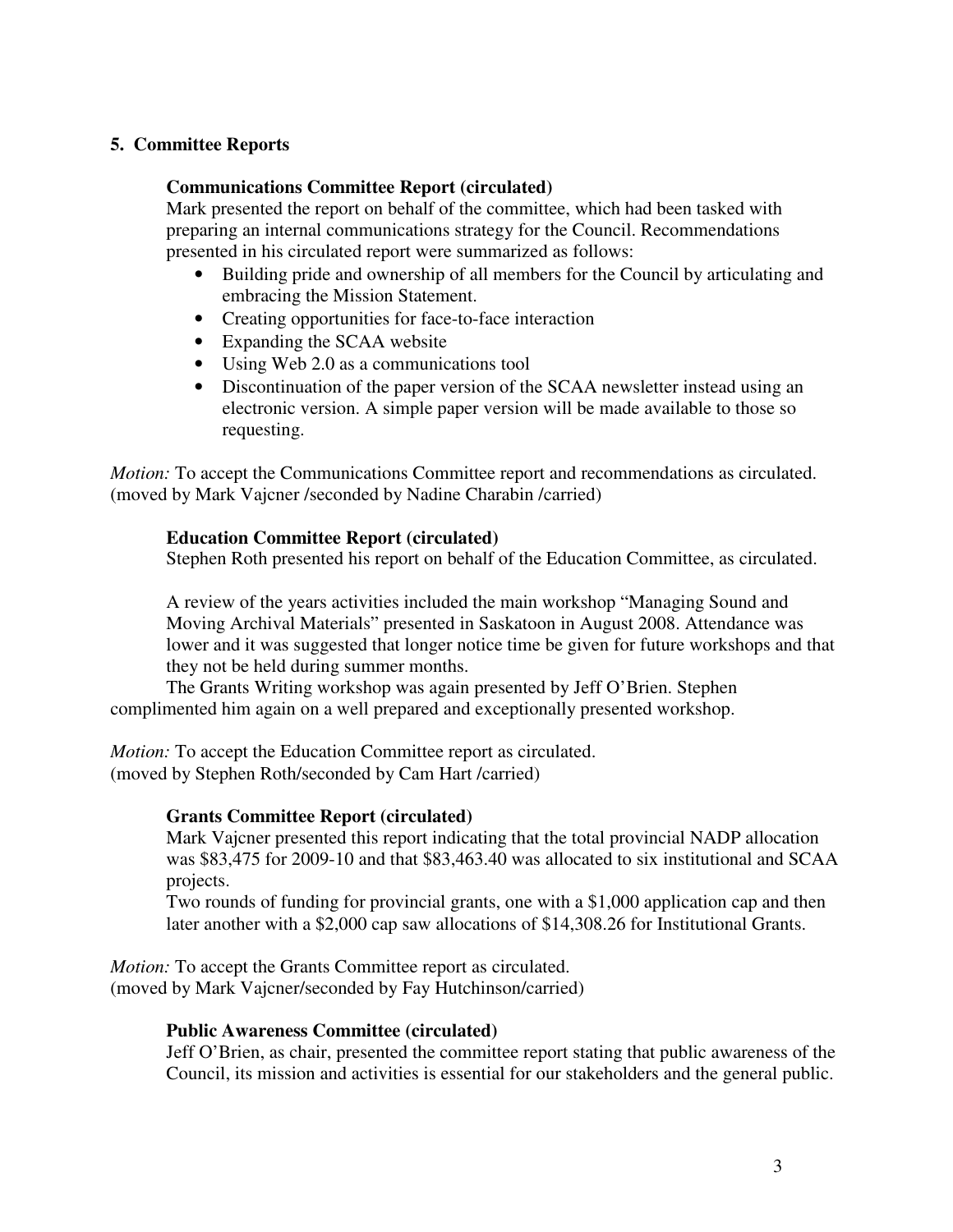Archives Week continues to be the centerpiece of the Council's public awareness activities. Additionally it was recommended that quantifying the effect of these activities and media efforts should be focused on in the coming year.

*Motion:* To accept the Public Awareness Committee report as circulated. (moved by Jeff O'Brien/seconded by May P. Chan/carried)

## **6. Executive Director/Archives Advisor Report (circulated)**

Tim Hutchinson introduced Audrey Price as the new Executive Director for the Council, beginning June 1, 2009. Audrey gave a brief background to the group and updated them on the office relocation to 202 – 1275 Broad Street.

Tim introduced Cameron Hart as the new full time Archives Advisor.

# **7. SAIN Archivist Report**

The report was circulated and Cameron Hart spoke briefly stating the SAIN Archivist contract spanned April to August 2008 with the thrust of the efforts focused on making descriptions RAD compliant prior to upload.

*Motion:* To accept the SAIN Archivist Report as circulated. (moved by Cam Hart/seconded by Nadine Charabin/carried)

# **8. Constitutional Amendments**

Tim Hutchinson advised that the 2008-09 Executive proposes to amend Section 1 of the Constitution and Bylaws to include a mission statement as developed by the Executive and to rename 'purpose statements' to 'goals'.

The mission of the Council is:

*Through leadership, support, education and promotion, the SCAA fosters the development, cooperation and advancement of Saskatchewan's archives and archivists.*

*Motion:* To adopt the constitutional amendments as previously circulated and presented. (moved by Tim Hutchinson/seconded by Fay Hutchinson/carried)

# **9. Election of Executive Committee**

Tim Hutchinson, as a currently sitting member of the Executive whose term will expire at the 2010 AGM, chaired this portion of the meeting.

The following slate of nominees was presented individually with three calls for nominations from the floor made in each case. There being no nominations from the floor the following slate were elected to serve on the Executive by acclamation:

Vice-President (2 years) Mark Vajcner, University of Regina Archives and Special Collections, Regina

Treasurer (2 years): May P. Chan, Regina Public Library Prairie History Room, Regina Institutional Member-at-Large (2 years) Rob Nestor, First Nations University of Canada, Regina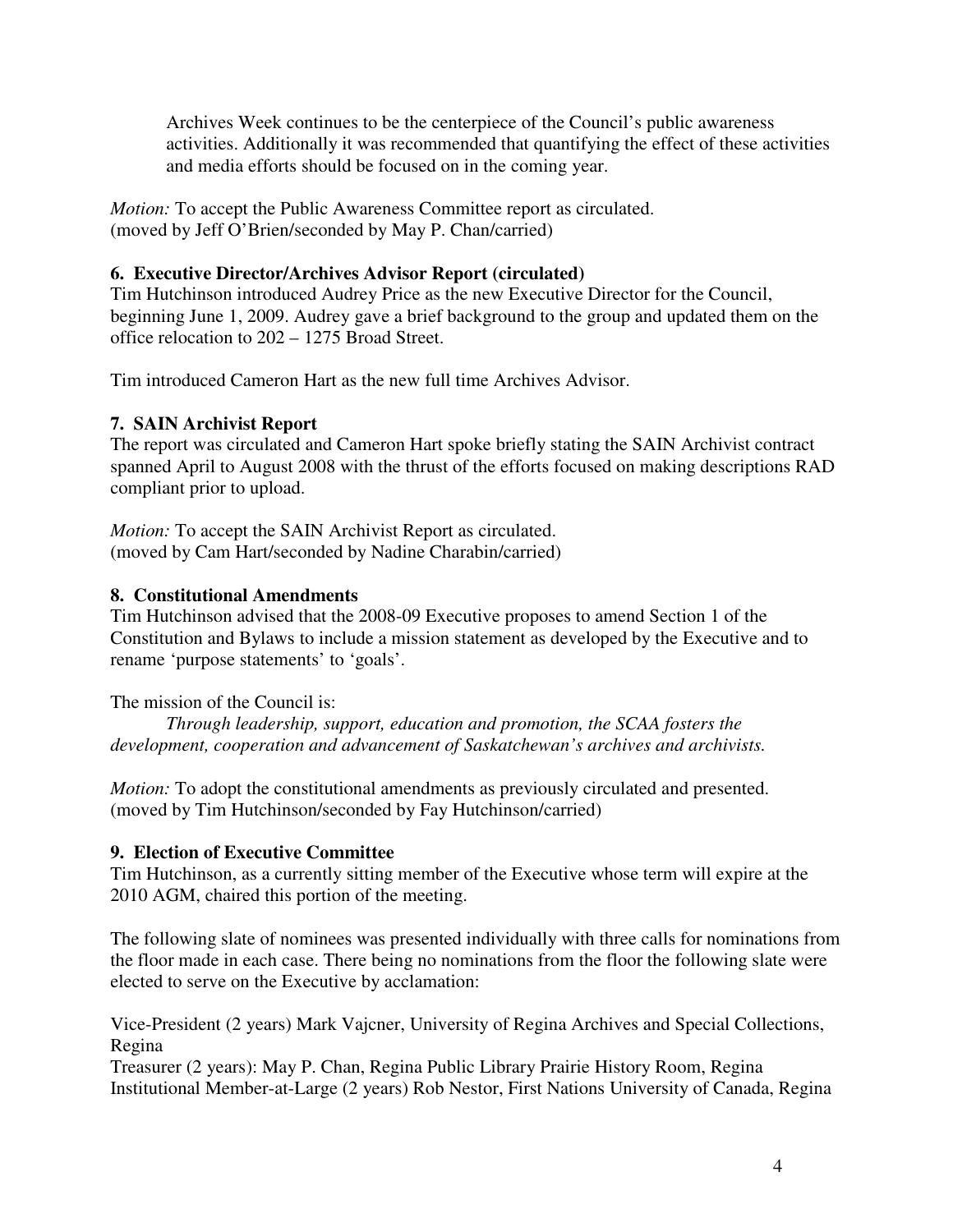Member-at-Large (2 years): Frank Korvemaker, Saskatchewan Archives Board, Regina Member At Large (1 year): Chad Arie, Saskatchewan Archives Board, Regina

## **Signing Officers:**

Tim indicated that a motion would be required to facilitate changing the signing authorities with the bank, summarizing the new signing authorities as set out in our bylaws.

Any two of the following are proposed as signing officers: May P. Chan, Treasurer Audrey Price, Executive Director, (Replacing Carey Isaak) Mark Vajcner, Vice-President Tim Hutchinson, President

*Motion:* That signing officers for the Saskatchewan Council for Archives and Archivists be accepted as presented. (moved by May P. Chan/seconded by Dorothea Funk/carried)

## **10. Other Business Recognition of Funding Agencies**

The SCAA would like to officially thank our main funding agencies (the NADP and Sask Lotteries through SaskCulture) for supporting the work of the Council.

## **11. Adjournment**

The Meeting adjourned at 3:50 and Tim Hutchinson invited everyone to stay and view the short films undertaken by the Council.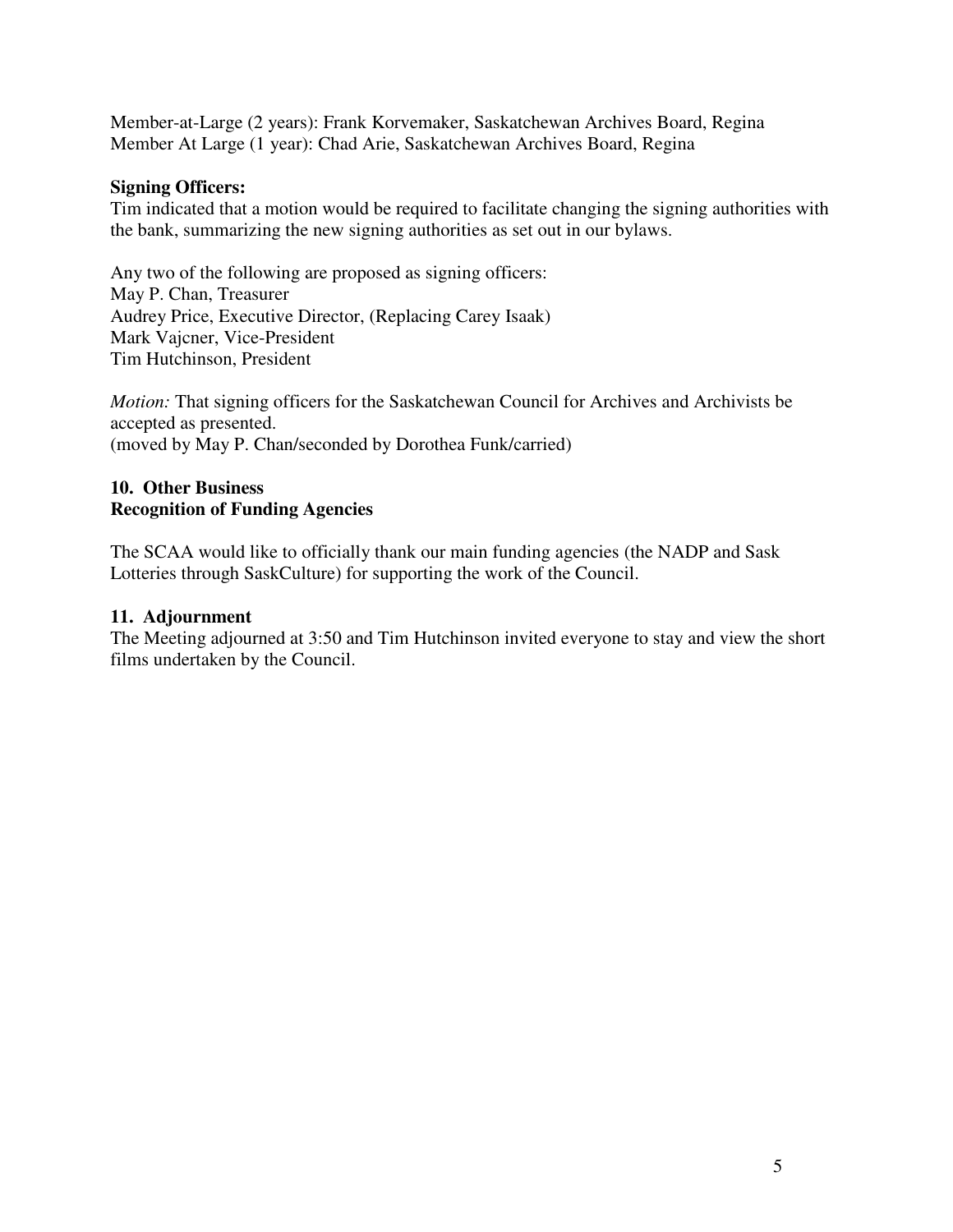## **President's Report**

As in my previous President's reports, I will refer you to staff and committee reports for details about the Council's programs and activities in the past year. To say that it has been another busy year for the Council has become axiomatic, and is likely an understatement.

As you know, we welcomed a new staff/contractor team this year. Though our half-time contract with b-creative group for association management services, Audrey Price (Executive Director) and Amanda Perry (Marketing Coordinator) joined us. The last year has understandably been a learning experience for all of, particularly with b-creative needing an orientation to the Council's operations, but we have already benefited from their experience and knowledge of the management of non-profit organizations. The Executive recently approved a renewal of the contract with b-creative. Similarly, it has been a welcome development to have Cameron Hart as our first full-time Archives Advisor. Cameron already had a good reputation with members, so he is building on that as he develops a useful advisory service, as well as being involved in other aspects of Council's operations that support the membership.

An important focus of the Executive's work this year has been governance, to which I will devote the rest of my report. Part of this has involved fairly simple improvements in the effective use of meeting time. For example, for most meetings we are using SaskCulture's video conferencing facilities. This has been an improvement over teleconferences (and prior to that, a reliance on discussion by e-mail). We scheduled the year's meetings in advance, keeping in mind key dates in the Council's year, allowing minimal reliance on e-mail discussions between meetings. And by circulating staff and committee reports in advance of each meeting, more meeting time is now available for substantive discussions rather than "administrivia."

However, beyond that, we have been struggling with more clearly defining the division of responsibilities between the Executive, committees, and staff, particularly with our new administrative structure. Many discussions about governance models present two basic choices: "working board" or "governing board." The working board model is, essentially, our current model: at some level, the Executive must approve all aspects of design and delivery of Council programs. But I have never felt the governing board model – arguably the other extreme, with the board focusing on overall policy and strategy rather than operations – would be an appropriate fit for the Council, either in terms of available resources or organizational culture.

A workshop at the SaskCulture annual gathering in October provided a useful framework for further discussion. The "managing board" was presented as a hybrid between the two models I mentioned above. The key principle is that under this model, the board designs programs, but delegates the delivery of those programs to staff and/or committees. The staff can in turn establish volunteer committees to assist with the delivery, but staff would still coordinate the work. Our current situation is that the Executive delegates work to both staff and committees, leading to ambiguity about reporting lines, and particularly the role of committees vs. staff.

The Executive invited Dawn Martin of Daybreak Consulting (who gave the workshop at the SaskCulture meetings) to present a half-day workshop focused on the Council's situation. This occurred in January, and following that the current Executive agreed that the "managing board"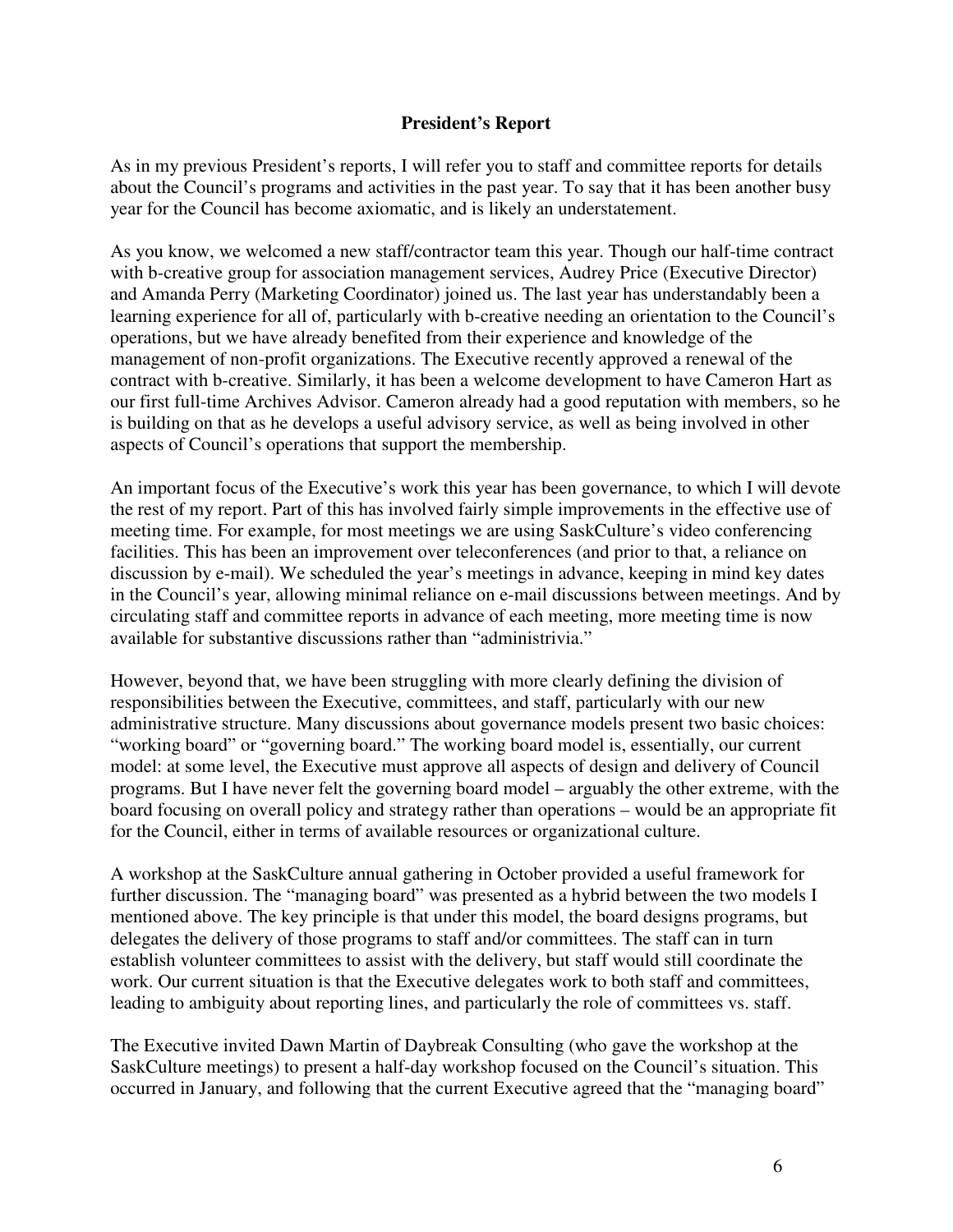model would be an appropriate model to pursue, with phased implementation to ensure that it works in practice. There is funding available from SaskCulture to assist with such capacity building projects. While we were originally on track to submit an application for the May deadline – to assist with phase one, dealing with administration and Archives Week – the timing of the proposed project would work better next spring. This will allow the 2010/11 Executive to orient itself to the work done so far and the issues to be considered, with the option to pursue this funding opportunity for the October submission deadline.

The overall goal of such an exercise would not be restructuring for its own sake. I believe that an appropriate governance structure (whatever model is chosen, with more formalized definition of roles) will allow the Council to more successfully attract volunteers to both Executive and committee roles, and make the best possible use of both staff and volunteer resources.

To close on a personal note, these last five years on the Executive (starting out as Treasurer) have been very rewarding. It has been a pleasure to be part of the Council's exciting developments during this period. Many of these developments have been facilitated by access to core funding through the Saskatchewan Lotteries Trust Fund, but above all the Council is sustained by devoted and energetic individuals. My thanks to our staff, contractors and committee members, and especially my colleagues on the Executive.

Tim Hutchinson President 1 May 2010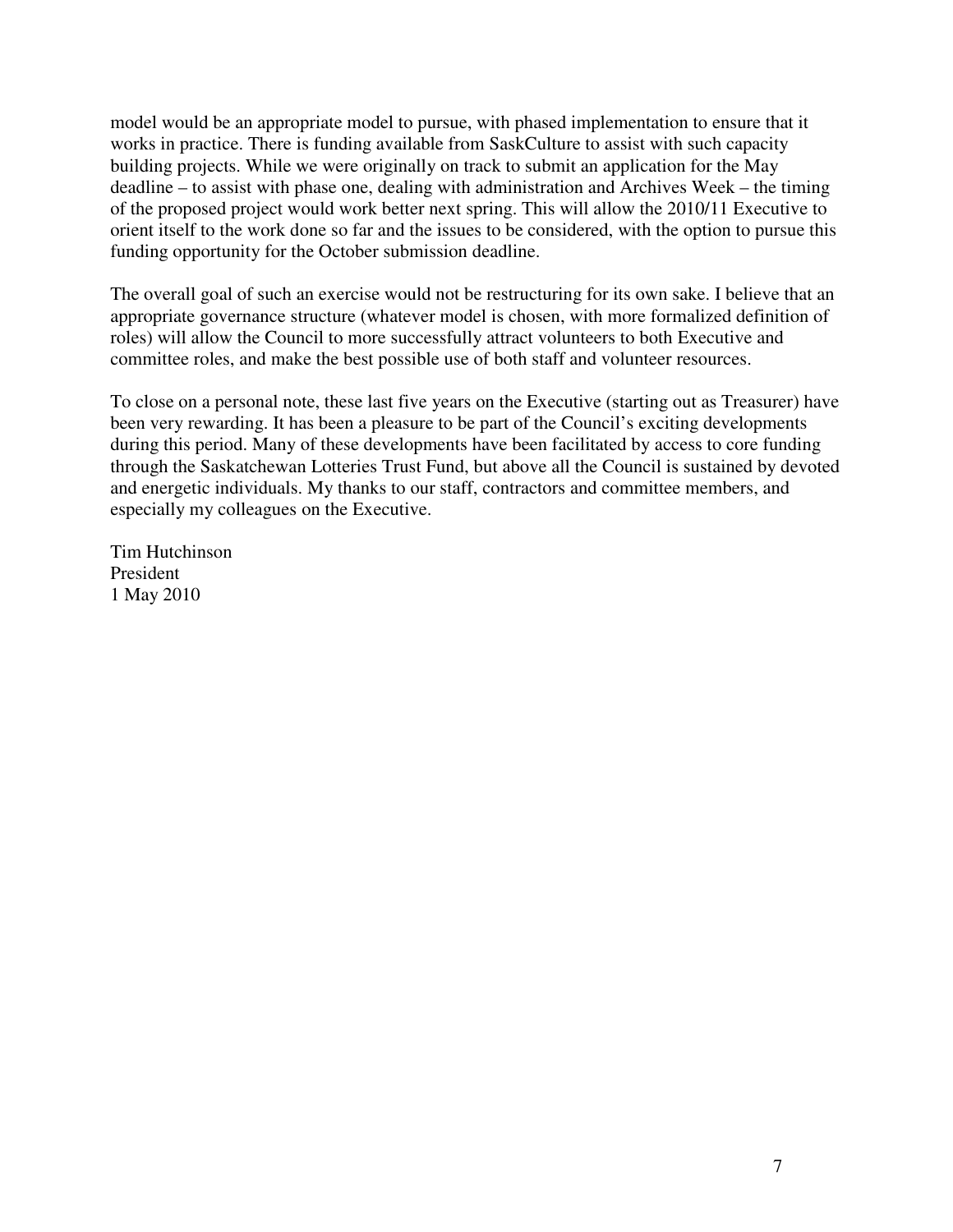## **Treasurer's Report**

Since I prefer to have the bad news out of the way, I draw the membership's attention to the attached financials that indicate our deficit of \$732.57 in the 2009-2010 Actual Figures. This amount is rather misleading as the Council has not received the auditor's report and bill as of yet so our deficit will increase. Some of the factors for the higher deficits include:

- SCAA Calendar Project Although the Council received tremendous praise and attention for its 2010-2011 calendar, our sales of \$2, 246.04 was significantly less than the actual cost of producing them at \$3, 882.59, and thereby creating a deficit of \$1, 636.55.
- SCAA Office expenses The SCAA office had to spend \$808.65 (not previously budgeted) for postage and courier. Much of this cost was associated with shipping out calendars and certain Archives Weeks promotional materials such as the SCAA buttons to member institutions.
- SCAA Newsletter The total cost of producing three newsletters in 2009 to 2010 was \$1, 317.31, which was \$617.31 more than what was originally budgeted. Much of the cost was due in large part to paying an employee in the Administration Centre to convert the newsletter from Word to CorelDraw. Now that the newsletter is paperless, the budget has been adjusted accordingly for 2010-2011 with the costs to cover the publication and distribution for those members who have requested a paper version.

On a more positive side, the Council saw our revenue increase this past year. We saw an increase of \$2, 230 more in SCAA membership fees and \$325 more in the sales of our *Directory of Archives* than originally budgeted. Despite not having a full house for our digitization workshop in March, our total workshop registration fees met expected targets.

May P. Chan Treasurer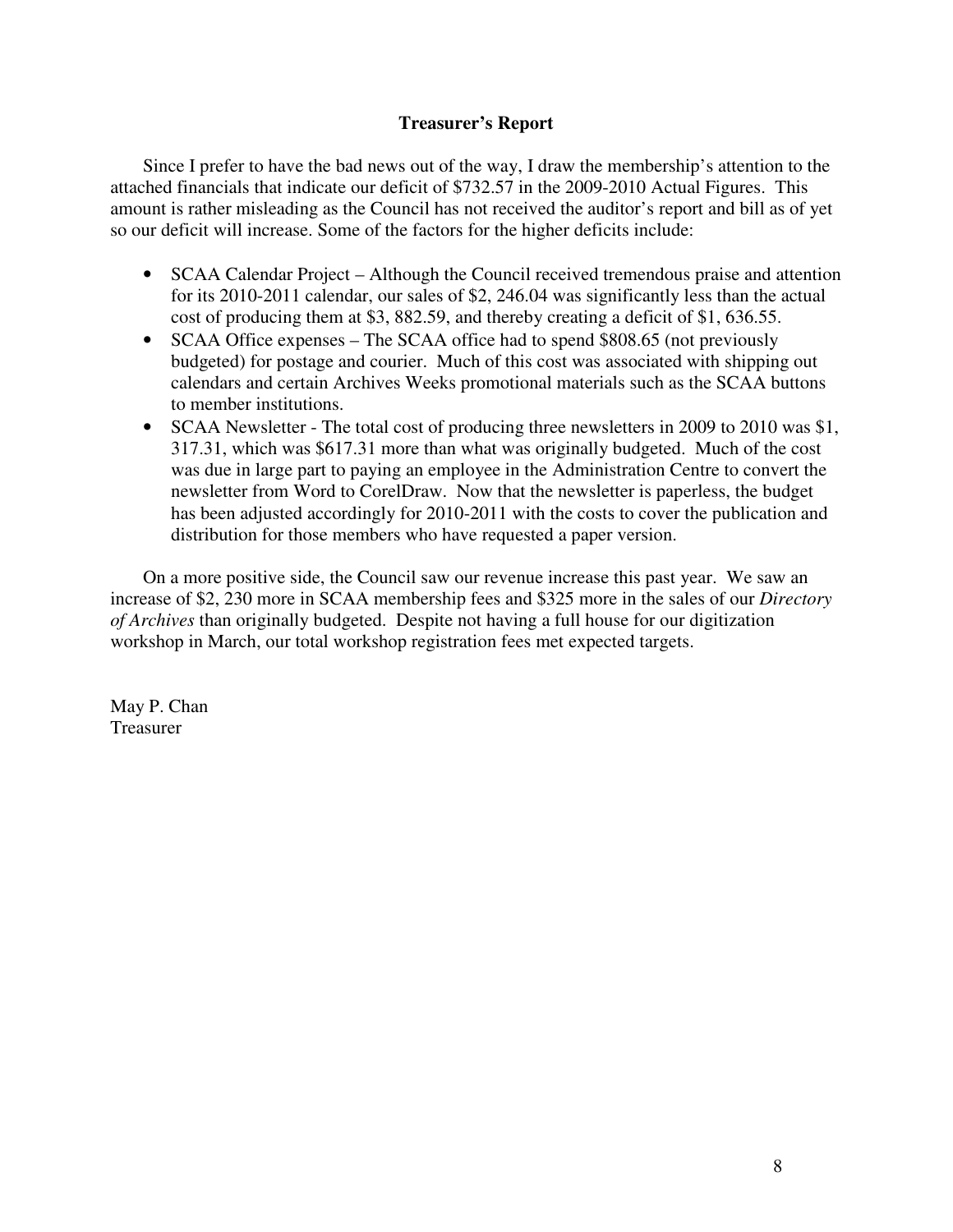#### **SCAA PROPOSED 2010-2011 BUDGET - AGM**

|                |                                            | 2010-2011 Budget (\$) | 2009-2010 Budget (\$) | 2009-2010 Actuals (\$) |
|----------------|--------------------------------------------|-----------------------|-----------------------|------------------------|
| <b>REVENUE</b> |                                            |                       |                       |                        |
| 4000           | <b>Sales</b>                               |                       |                       |                        |
| 4011           | Sales (Directory of Archives)              | 200.00                | 400.00                | 725.00                 |
|                | Archives Calendars                         |                       |                       | 2,246.04               |
| 4099           | Sales - Sub-Total                          | 200.00                | 400.00                | 2,971.04               |
| 4100           | Fees, Donations, & Fund Raising            |                       |                       |                        |
| 4101           | Membership Fees                            | 4,500.00              | 4,500.00              | 6,730.00               |
| 4102           | <b>Workshop Registration Fees</b>          | 3,000.00              | 3,000.00              | 3,031.75               |
| 4103           | Other Registration Fees                    |                       |                       |                        |
| 4129           | Fees - Sub-Total                           | 7,500.00              | 7,500.00              | 9,761.75               |
| 4130           | Donations - Bequests                       |                       |                       |                        |
| 4131           | Donations - Corporate                      | 5,000.00              |                       |                        |
| 4132           | Donations - Individual                     |                       |                       |                        |
| 4149           | <b>Donations - Sub-Total</b>               | 5,000.00              |                       |                        |
| 4199           | <b>Total Fees, Donations, Fund Raising</b> | 12,700.00             | 7,900.00              | 12,732.79              |
|                |                                            |                       |                       |                        |
| 4200           | Grants                                     |                       |                       |                        |
| 4210           | Saskatchewan Lotteries                     | 121,000.00            | 116,000.00            | 116,000.00             |
| 4220           | Nat. Arch. Devel. Prog. - Prof. Devel.     | 9,587.00              | 5,893.00              | 5,893.00               |
| 4222           | Nat. Arch. Devel. Prog. - SAIN             | 19,450.00             | 16,551.62             | 16,551.62              |
| 4230           | <b>Canadian Council of Archives</b>        |                       |                       |                        |
| 4240           | <b>Other Grants</b>                        |                       |                       |                        |
| 4299           | <b>Total Grants</b>                        | 150,037.00            | 138,444.62            | 138,444.62             |
|                |                                            |                       |                       |                        |
| 4300           | <b>Other Revenue</b>                       |                       |                       |                        |
| 4310           | Interest Income                            | 400.00                | 350.00                | 244.40                 |
| 4399           | <b>Total Other Revenue</b>                 | 400.00                | 350.00                | 244.40                 |
|                | <b>Total Revenue</b>                       | 163,137.00            | 146,694.62            | 151,421.81             |

#### **EXPENSES**

| 5000 | <b>Payroll Expenses</b>                |           |           |           |
|------|----------------------------------------|-----------|-----------|-----------|
| 5010 | ED/AA Salary                           |           | 6,651.00  | 6,693.99  |
| 501  | <b>Administrative Assistant Wages</b>  |           | 841.00    | 893.72    |
| 5049 | <b>Sub-Total Salaries and Wages</b>    | 0.00      | 7,492.00  | 7,587.71  |
|      | <b>Association Management Contract</b> | 28,751.25 | 23,489.58 | 23,557.17 |
|      | <b>Sub-Total Contract</b>              | 28,751.25 | 23,489.58 | 23,557.17 |
| 5050 | <b>Administrative Centre Services</b>  | 130.00    | 130.00    | 286.70    |
| 5051 | <b>Employee Benefits</b>               |           |           |           |
| 5052 | EI                                     |           |           |           |
| 5053 | <b>CPP</b>                             |           |           |           |
| 5055 | <b>WCB</b>                             |           |           |           |
| 5069 | <b>Sub-Total Employee Expenses</b>     | 130.00    | 130.00    | 286.70    |
| 5099 | <b>Total Payroll Expenses</b>          | 28,881.25 | 31,111.58 | 31,431.58 |
|      |                                        |           |           |           |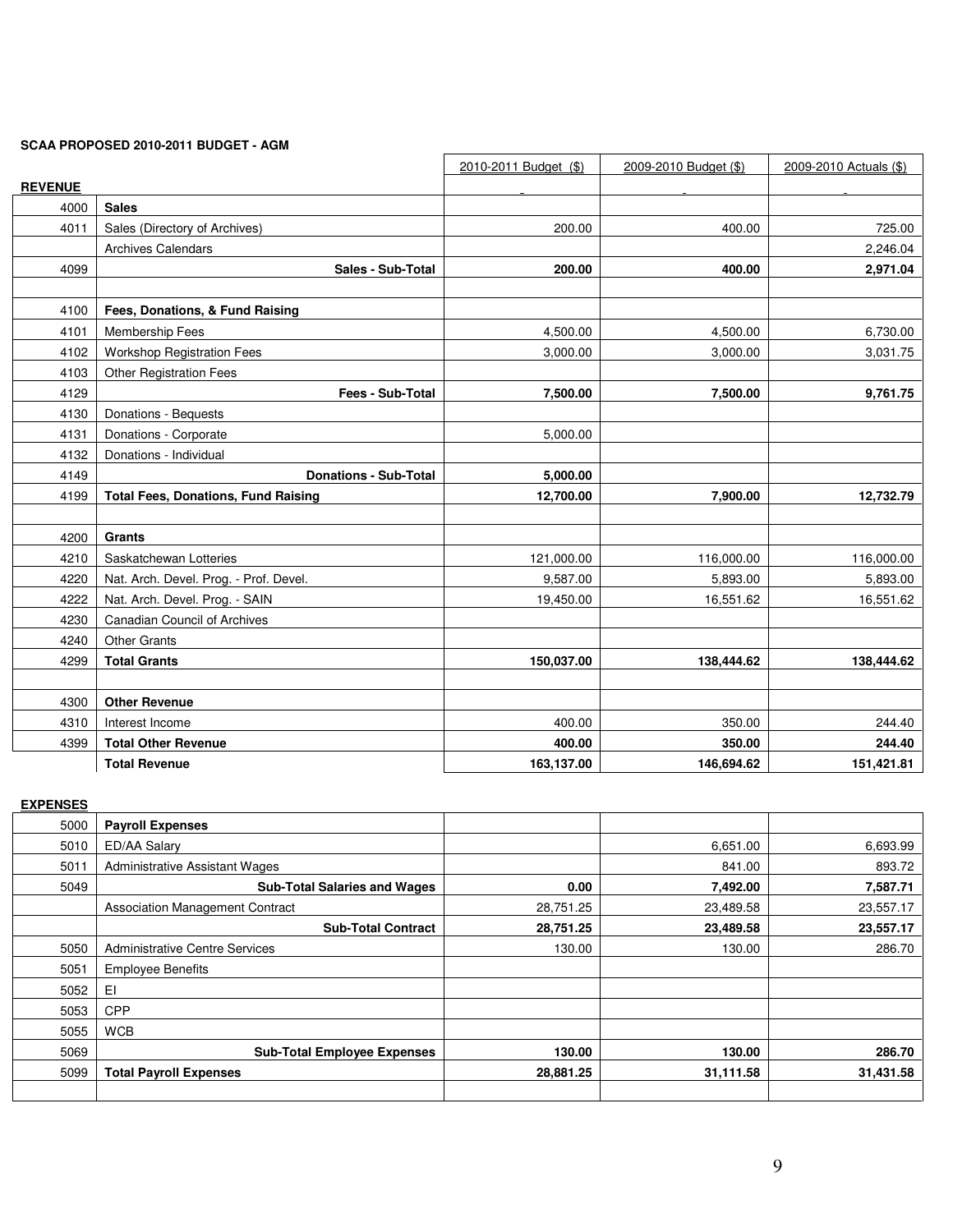| 5300         | <b>General Administration</b>                        |                      |                      |                      |
|--------------|------------------------------------------------------|----------------------|----------------------|----------------------|
| 5301         | Accounting & Legal                                   | 3,200.00             | 2,100.00             | 395.00               |
| 5302         | <b>Bank Charges</b>                                  | 235.00               | 150.00               | 396.06               |
| 5305         | Sask Culture Membership                              | 300.00               | 100.00               | 269.96               |
| 5320         | Advertising & Promotion                              |                      |                      |                      |
|              | <b>Communications Support</b>                        | 125.00               |                      | 850.86               |
| 5330         | Newsletter                                           | 400.00               | 700.00               | 1,317.31             |
| 5340         | <b>Business Fees &amp; Licences</b>                  |                      |                      |                      |
| 5345         | Courier & Postage                                    | 350.00               |                      | 808.65               |
| 5360         | Office Supplies                                      | 300.00               | 300.00               | 741.31               |
| 5361         | Printing/Photocopying                                | 250.00               |                      | 157.39               |
| 5370         | Insurance                                            |                      |                      |                      |
| 5380         | Rent                                                 | 3,075.00             | 3,350.00             | 3,331.47             |
| 5384         | Telephone & Internet                                 | 1,200.00             | 1,408.00             | 1,527.43             |
| 5390         | Repairs & Maintenance                                |                      |                      |                      |
|              | AGM expenses                                         |                      |                      | 75.61                |
| 5395         | Miscellaneous / Contingency                          | 750.00               | 115.00               |                      |
| 5140         | <b>Other Contracts</b>                               |                      |                      |                      |
| 5399         | <b>Total General Administration</b>                  | 10,185.00            | 8,223.00             | 9,871.05             |
|              |                                                      |                      |                      |                      |
| 5400         | <b>Travel &amp; Meetings</b>                         |                      |                      |                      |
| 5410         | <b>Executive &amp; Committees</b>                    | 1,500.00             | 1,500.00             | 2,665.27             |
| 5420         | <b>Executive Director</b>                            | 500.00               | 1,000.00             | 1,478.91             |
| 5421         | <b>Administrative Assistant</b>                      |                      |                      |                      |
| 5499         | <b>Total Travel</b>                                  | 2,000.00             | 2,500.00             | 4,144.18             |
|              |                                                      |                      |                      |                      |
| 5500         | <b>Projects</b>                                      |                      |                      |                      |
| 5510         | Short Films                                          |                      |                      | 350.00               |
| 5519         | <b>Short Films - Subtotal</b>                        | 0.00                 | 0.00                 | 350.00               |
| 5520         | <b>Archives Week &amp; Public Awareness</b>          | 7,500.00             | 7,500.00             |                      |
| 5522         | General promotional materials                        |                      |                      | 1,491.22             |
| 5524         | Events-promotion                                     |                      |                      | 3,729.37             |
| 5526         | Events-other costs                                   |                      |                      | 1,524.95             |
| 5528         | Advertising and media                                |                      |                      | 50.00                |
| 5530         | Archives Week institutional funding                  |                      |                      | 600.00               |
| 5532         | Youth outreach                                       |                      |                      |                      |
| 5534         | Directory of Archives                                |                      | 1,400.00             | 2,000.20             |
|              | <b>Archives Calendars</b>                            |                      |                      | 3,882.59             |
| 5538         | Other AW & public awareness costs                    |                      |                      | 918.90               |
|              |                                                      |                      |                      |                      |
| 5540         | Archives Week & Public Awareness - Subtotal          | 7,500.00             | 8,900.00             | 14,197.23            |
|              | <b>SAIN</b>                                          |                      |                      |                      |
| 5541         | <b>SAIN Archivist</b>                                |                      | 20,821.03            | 21,759.94            |
| 5542         | <b>SAIN Travel</b>                                   |                      | 2,000.00             | 2,180.35             |
| 5545         | Virtual Exhibits & web development                   | 19,450.00            |                      |                      |
| 5549         | <b>SAIN sub-total</b>                                | 19,450.00            | 22,821.03            | 23,940.29            |
| 5550         | <b>Professional Development</b>                      |                      |                      |                      |
| 5551<br>5552 | PD Instructors<br>PD Instructors - travel & expenses | 2,500.00<br>1,745.00 | 5,000.00<br>3,600.00 | 6,268.75<br>3,211.23 |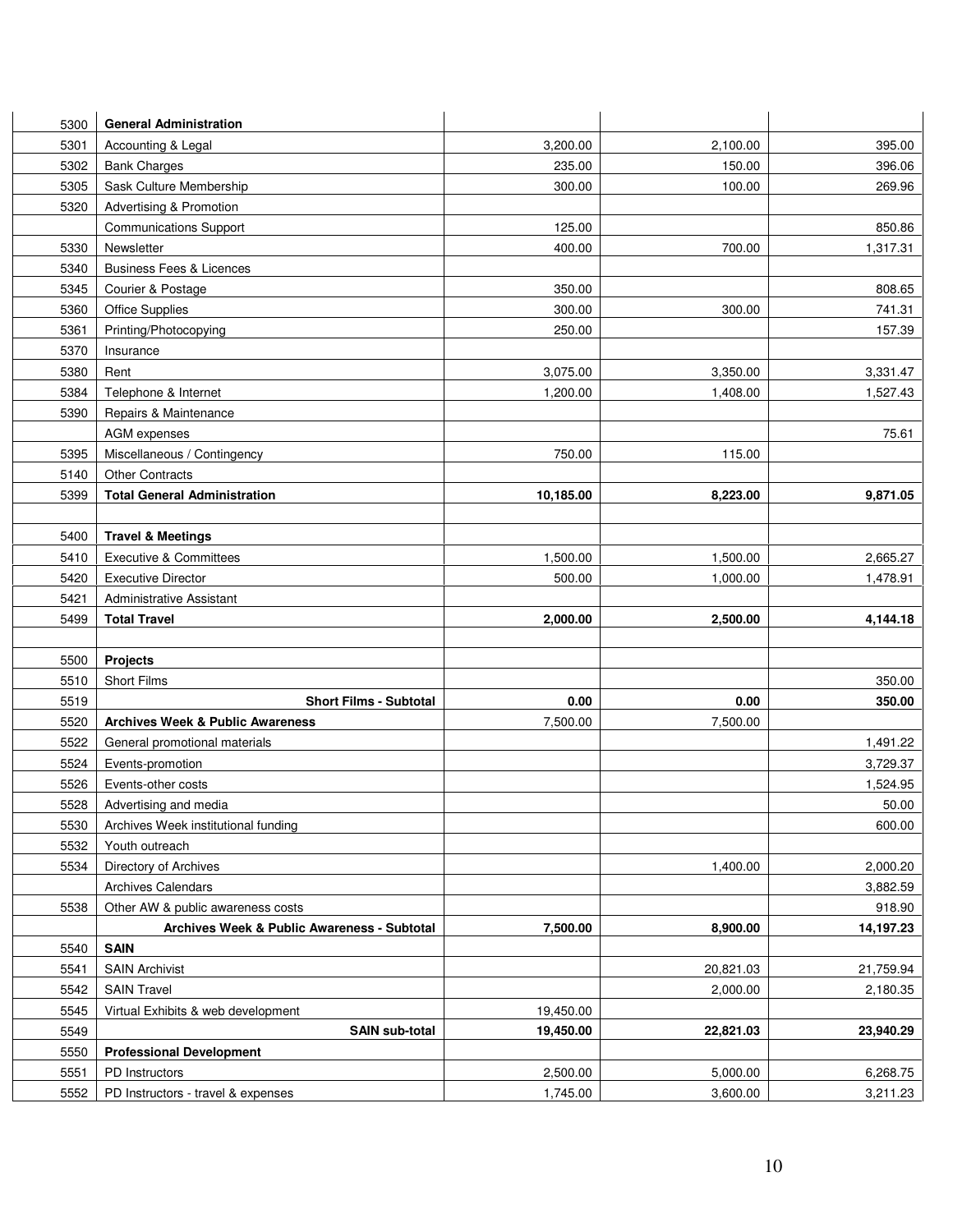| 5553 | <b>Travel Subsidies - SCAA Events</b>      | 15,467.00  | 4,443.00   | 1,597.65   |
|------|--------------------------------------------|------------|------------|------------|
| 5554 | Travel Subsidies - Gen. Prof. Development  | 1,500.00   | 1,500.00   |            |
| 5555 | PD facilities rental                       | 175.00     | 600.00     | 250.00     |
| 5557 | Other PD costs                             |            | 500.00     | 1,416.61   |
|      | Professional Development sub-total         | 21,387.00  | 15,643.00  | 12,744.24  |
| 5600 | <b>Institutional Funding</b>               |            |            |            |
| 5610 | <b>Grant Distributions</b>                 | 16,412.00  | 15,000.00  | 14,308.26  |
| 5619 | Sub-Total                                  | 16,412.00  | 15,000.00  | 14,308.26  |
| 5650 | <b>Conservation Service</b>                |            |            |            |
| 5652 | Conservation contract services             | 4,000.00   |            |            |
| 5654 | Conservation travel & expenses             | 1,000.00   |            |            |
| 5656 | <b>Bulk purchases</b>                      |            |            |            |
| 5660 | <b>Conservation sub-total</b>              | 5,000.00   |            |            |
| 5670 | <b>Archives Advisory Service</b>           |            |            |            |
| 5671 | Archives Advisor Salary and Benefits       | 48,258.00  | 39,426.30  | 38,432.54  |
| 5672 | <b>Archives Advisor Travel</b>             | 2,500.00   | 2,500.00   | 2,424.08   |
| 5673 | Archives Advisor Professional Development  | 1,000.00   |            |            |
| 7674 | <b>Archives Advisor Communications</b>     | 500.00     | 500.00     | 310.93     |
| 5675 | <b>Archives Advisory Service sub-total</b> | 52,258.00  | 42,426.30  | 41,167.55  |
| 5999 | <b>Total Projects</b>                      | 122,007.00 | 104,790.33 | 106,707.57 |
|      | <b>Total Expenses</b>                      | 163,073.25 | 146,624.91 | 152,154.38 |
|      | <b>Difference</b>                          | 63.75      | 69.71      | $-732.57$  |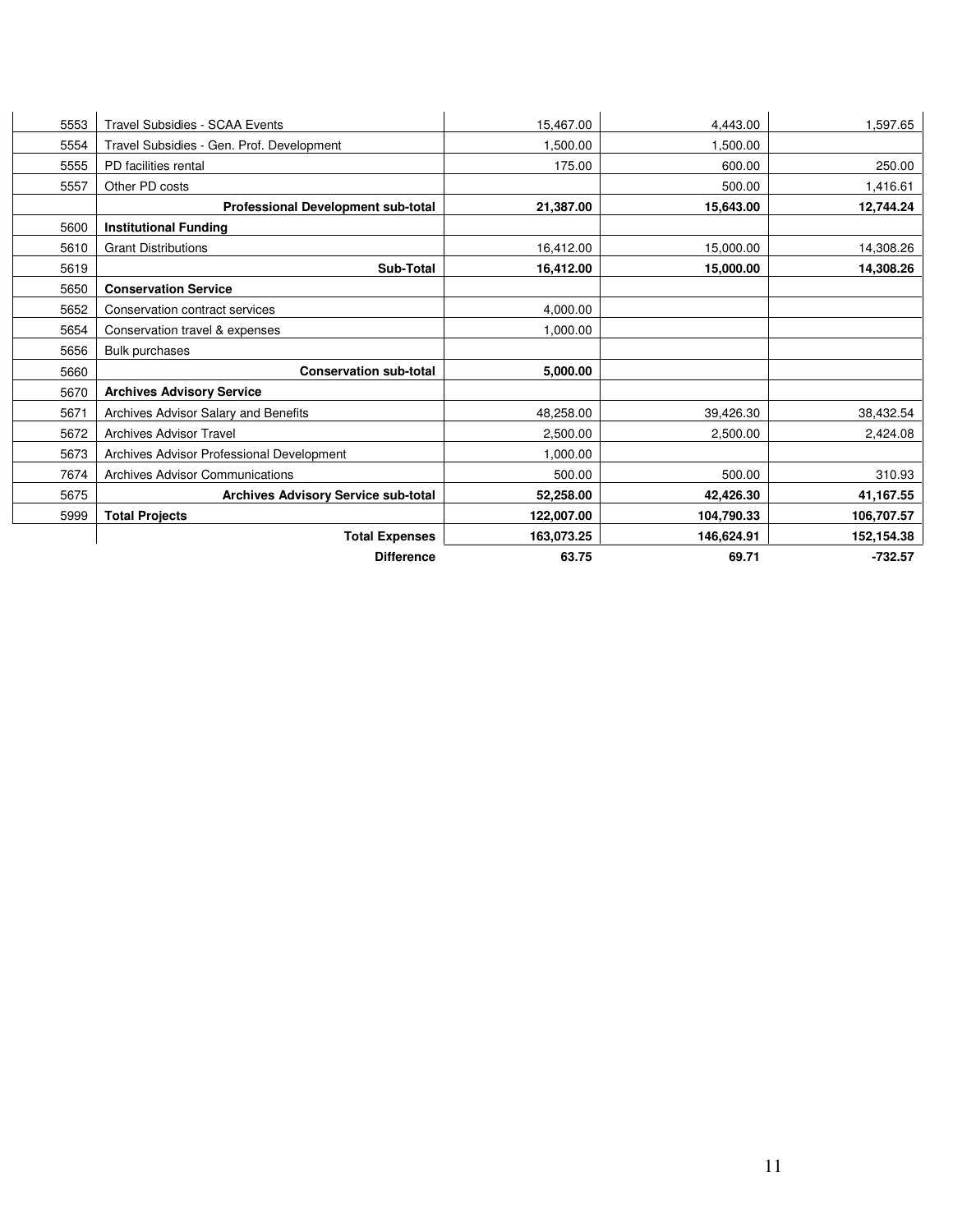## **Secretary's Report**

It was a pleasure to serve on the 2009-10 SCAA Executive and act as this group's liaison to the Public Awareness Committee. It is an exciting time for the Council and encouraging tosee increased member participation on Committees and at workshops as well as growing enthusiasm for various SCAA initiatives.

The Council's 2009-10 membership numbers are as follows:

- 25 Individual Members (+2 from 2008-09)
- 54 Institutional Members (+2 from 2008-09) List available at http://scaa.sk.ca/about\_archives/directory.html

Thanks to Audrey, Cameron, Amanda and the SCAA's small army of volunteers for all of their work this year!

Respectfully Submitted,

Crista Bradley SCAA Secretary 2009-10 Executive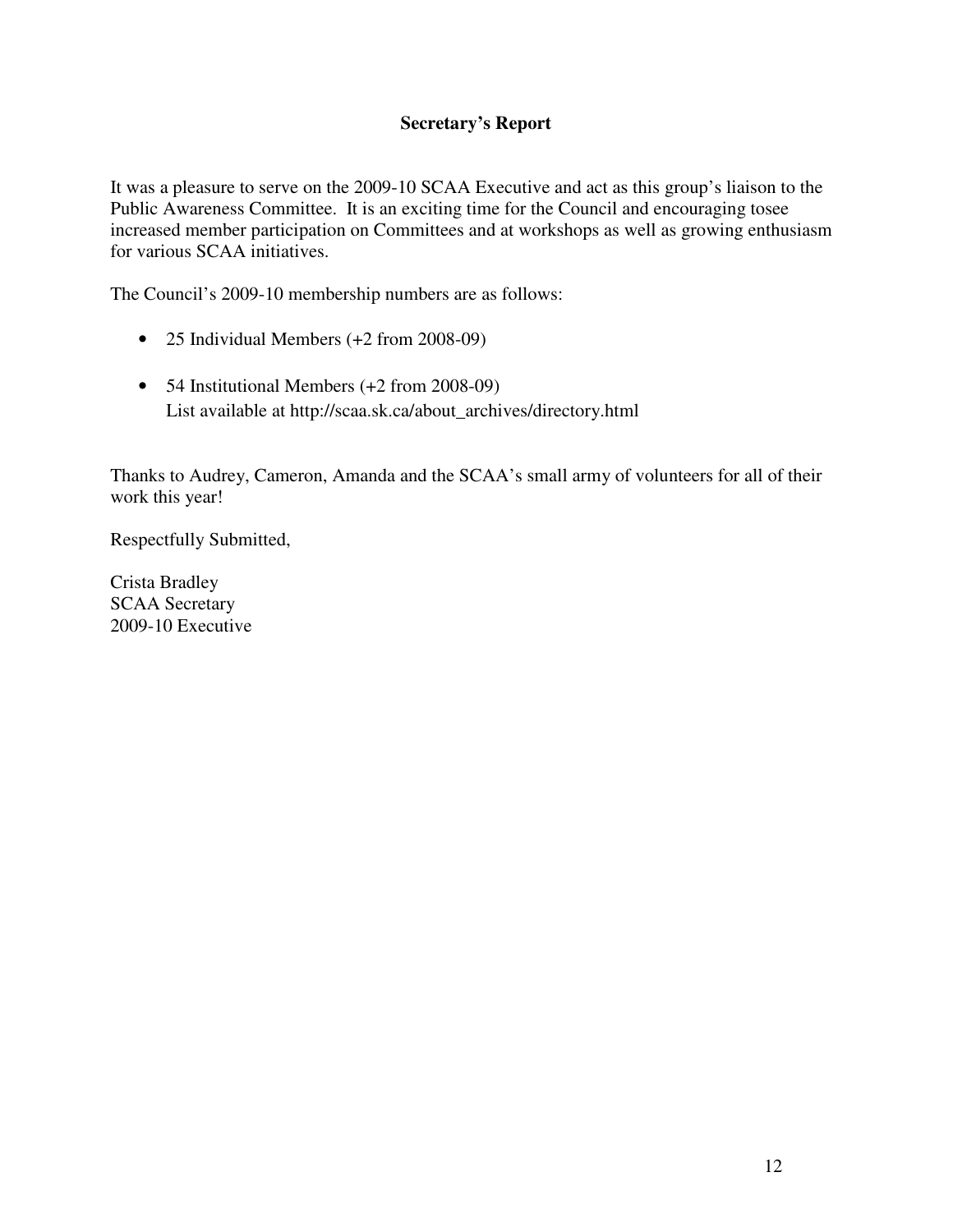## **Communications Committee Report**

The 2009-2010 Communications Committee is comprised of:

- May P. Chan, Prairie History Room Regina Public Library (Chair)
- Linda McIntyre, Saskatchewan Archives Board
- Rob Paul, Diefenbaker Canada Centre
- Amanda Perry, SCAA Office

During this past year, the committee has played a very active role in helping to write and compile the monthly e-update submissions. Starting in May 2010, the responsibility of writing, compiling and editing the e-update will be transferred to the Archives Advisor while the Communications Committee members will focus its creative energy on publishing the SCAA newsletter, *Archives Re-Past.*

Based on the recommendation stemming from the 2008-2009 Communications Committee report *Building an Effective and Sustainable Communications Structure for the Saskatchewan Council for Archives and Archivists,* the November 2009 issue was the last fully printed edition while the March 2010 issue marked the first paperless newsletter. Moving forward, the Communications Committee is looking to re-brand by hiring a graphic artist to create a new and much cleaner appearance for the newsletter and implementing submission guidelines especially dealing with photographs. To complement this new look, the committee is also soliciting members' input to come up with a new name for the newsletter via a contest that will be launched in May 2010 with the winning entry decided upon at the AGM in June. The new look and name of the newsletter will be revealed in the July 2010 issue for all members. Two more newsletters are planned for the fall of 2010 and the spring of 2011.

At the same time, the committee will be re-examining the SCAA website in the coming months and implementing further recommendations from the report such as utilizing more Web 2.0 tools such as RSS feeds and Flickr. So stay tune!

I would also like to take this opportunity to thank Linda, Rob and Amanda for all of their hard work this past year and I hope that members will enjoy the new improvements.

May P. Chan, Chair May 1, 2010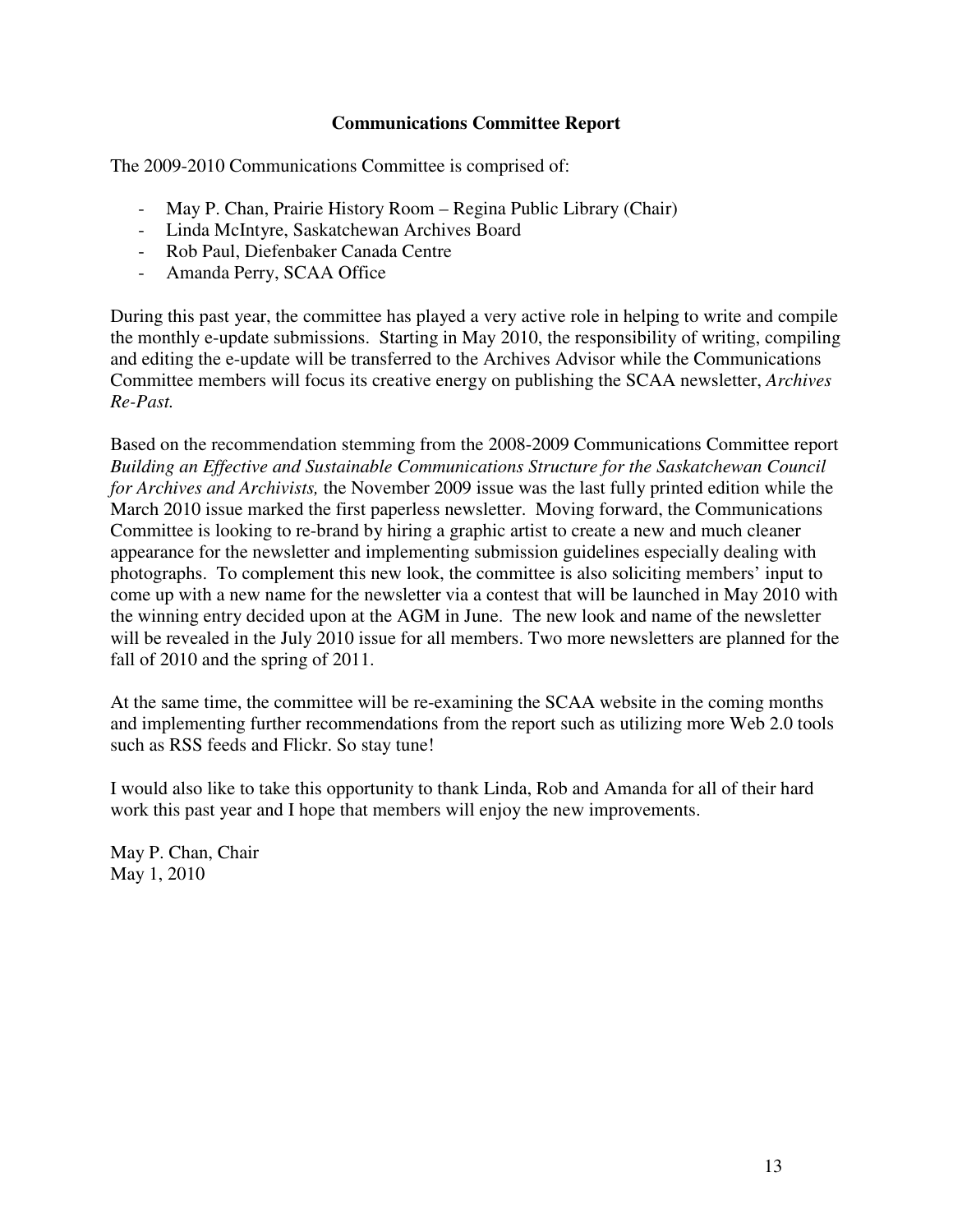## **Grants Committee Report**

This year the SCAA Grants Committee consisted of Cheryl Avery, Fay Hutchinson, Trevor Powell, and Mark Vajcner (chair). The committee met several times to adjudicate the National Archival Development Program (NADP) project applications and the Institutional Grants Program.

#### **NADP Contributions Program, 2010-11:**

As in previous years, the committee reviewed funding applications submitted under the NADP program. Six institutional projects were recommended to the Canadian Council of Archives (CCA) by the committee. These projects were:

| Institution                                           | <b>Project Title</b>                                                                                                                                                                                                                 | Funding<br><b>Requested</b> |
|-------------------------------------------------------|--------------------------------------------------------------------------------------------------------------------------------------------------------------------------------------------------------------------------------------|-----------------------------|
| <b>City of North Battleford Archives</b>              | The City of North Battleford/Battlefords Allied Arts<br>Council/Battlefords Union Hospital Re-description<br>Project                                                                                                                 | 1,222.00                    |
| <b>City of Saskatoon Archives</b>                     | City Archives Photograph Description Project                                                                                                                                                                                         | 8,320.00                    |
| John G. Diefenbaker Centre for<br>the Study of Canada | The Compilation of an item-level finding aid to, and<br>digitization of, the Slide component of the John G.<br>Diefenbaker Photograph and Slide Series                                                                               | 4,728.88                    |
| Saskatoon Public Library Local<br><b>History Room</b> | Saskatoon's Modern Era: Appraisal, Description and<br>Digitization of the Creative Professional<br>Photographers Collection, Phase III; Sean Martin<br>Photograph Collections; and Historic Sites and<br><b>Buildings Collection</b> | 23,083.20                   |
| <b>Swift Current Museum</b>                           | News Footage Digitization                                                                                                                                                                                                            | 2,000.00                    |
| University of Saskatchewan<br>Archives                | The Lengthened Shadow: Walter Murray and the<br>University of Saskatchewan                                                                                                                                                           | 15,065.00                   |
|                                                       | <b>TOTAL</b>                                                                                                                                                                                                                         | 54,419.08                   |

Two SCAA project applications were also submitted under the NADP program. These applications requested funding for the Continuing Education and Professional Development Program (\$9,857.00) and for developing the "Next Generation of SAIN" by implementing ICA AtoM software (\$19,450.00).

#### **Institutional Grants Program, 2010-11:**

In 2007, the Grants Committee recommended that a provincial grants program be created for use by institutions in Saskatchewan. Funding for this program was provided by the Saskatchewan Lotteries Trust Fund for Sport, Culture and Recreation through SaskCulture Inc. The initial program offer (2008-09) had an allocation of \$10,000. In 2009-10 an allocation of \$15,000 was available, and this year (2010-11) full funding for all applications (\$16,412.93) was available. A limit of \$2000, per project, was set for the third year of funding. Funding was allocated as follows: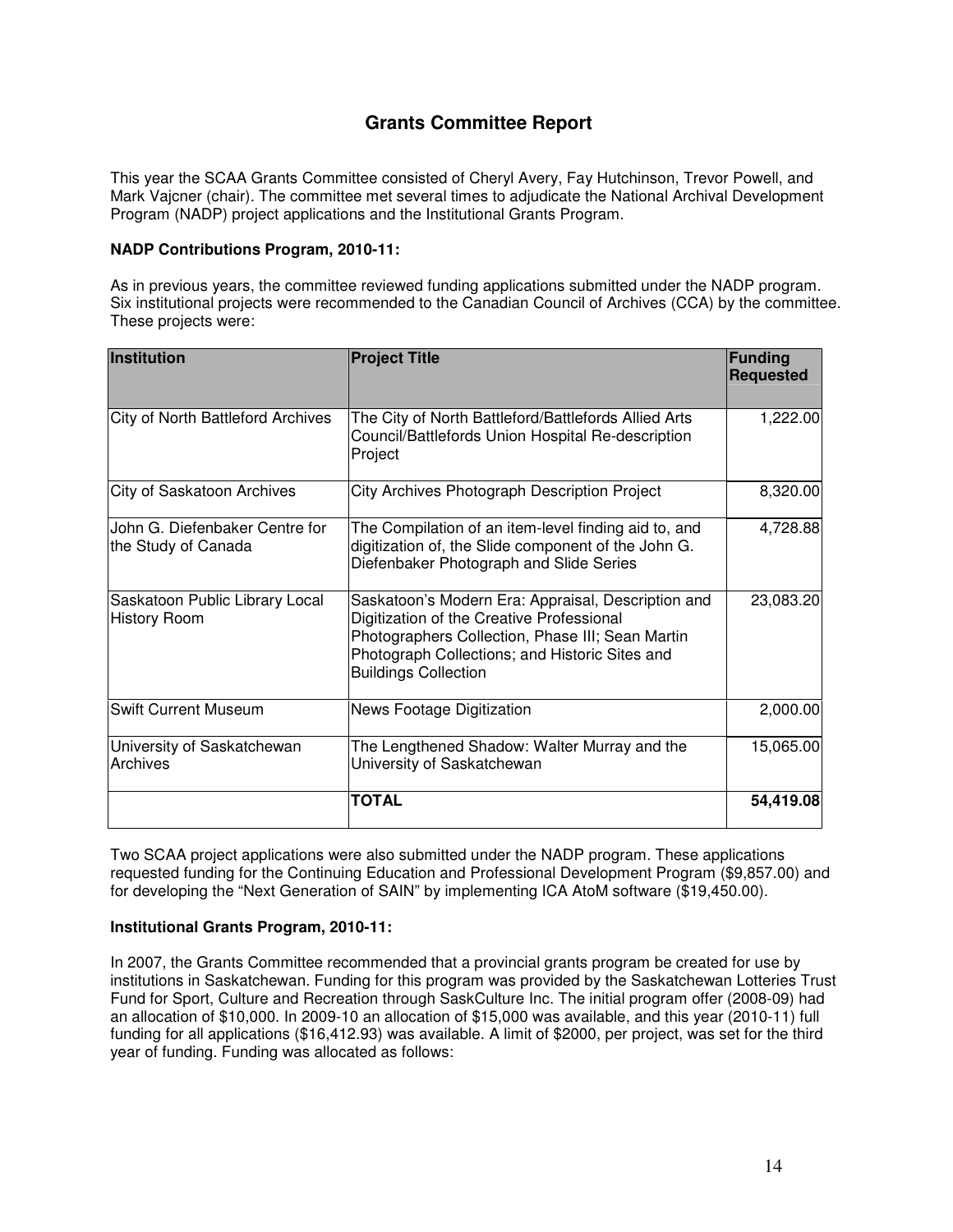| <b>Institution</b>                                                         | <b>Allocation</b> |
|----------------------------------------------------------------------------|-------------------|
| <b>City of North Battleford Archives</b>                                   | 2,000.00          |
| City of Saskatoon Archives                                                 | 2,000.00          |
| John G. Diefenbaker Centre for the Study of Canada                         | 2,000.00          |
| Northern Saskatchewan Archives                                             | 2,000.00          |
| Saskatoon Public Library Local History Room                                | 1,583.25          |
| <b>Swift Current Museum</b>                                                | 2,000.00          |
| University of Regina Archives and Special Collections - Brochures          | 884.50            |
| University of Regina Archives and Special Collections - Virtual<br>Display | 1,945.18          |
| University of Saskatchewan Archives                                        | 2,000.00          |
| <b>TOTAL</b>                                                               | 16,412.93         |

The Institutional Grants Program is intended to support arrangement and description, conservation, digitization, outreach, or any other archives-centered projects. Projects selected for funding are prioritized by:

- 1. Quality of the project (its value to the institution and to the community);
- 2. Smaller institutional members receive priority over archives with well established funding structures;
- 3. Priority is given to archives that have not previously received funding through the SCAA.

Applicants may submit multiple proposals. In such case applicants prioritize their projects (first, second, etc.) and multiple projects are approved only if funding permits. Institutional Grants may be used as matching funding for grant opportunities offered by other agencies. In 2010-11 some applicants used the Institutional Grants Program to match NADP and Young Canada Works (YCW) applications.

Institutions receiving NADP and Institutional Grants Program funding are asked to add any fonds or collection-level descriptions created to SAIN, and any photo descriptions to the SAIN photo database. Contact Cameron Hart, Archives Advisor for assistance.

#### **Grants Workbook and Workshop:**

As in past years, the SCAA again put out an updated Workbook to guide members through the processes of writing NADP applications. A grants writing workshop, "Raising Your Grade: Successful Applications for NADP and SCAA" was offered in Saskatoon on 18 September 2009. The workshop was led by Cameron Hart.

Submitted by the Grants Committee,

Cheryl Avery, Fay Hutchinson, Trevor Powell, and Mark Vajcner 3 May 2010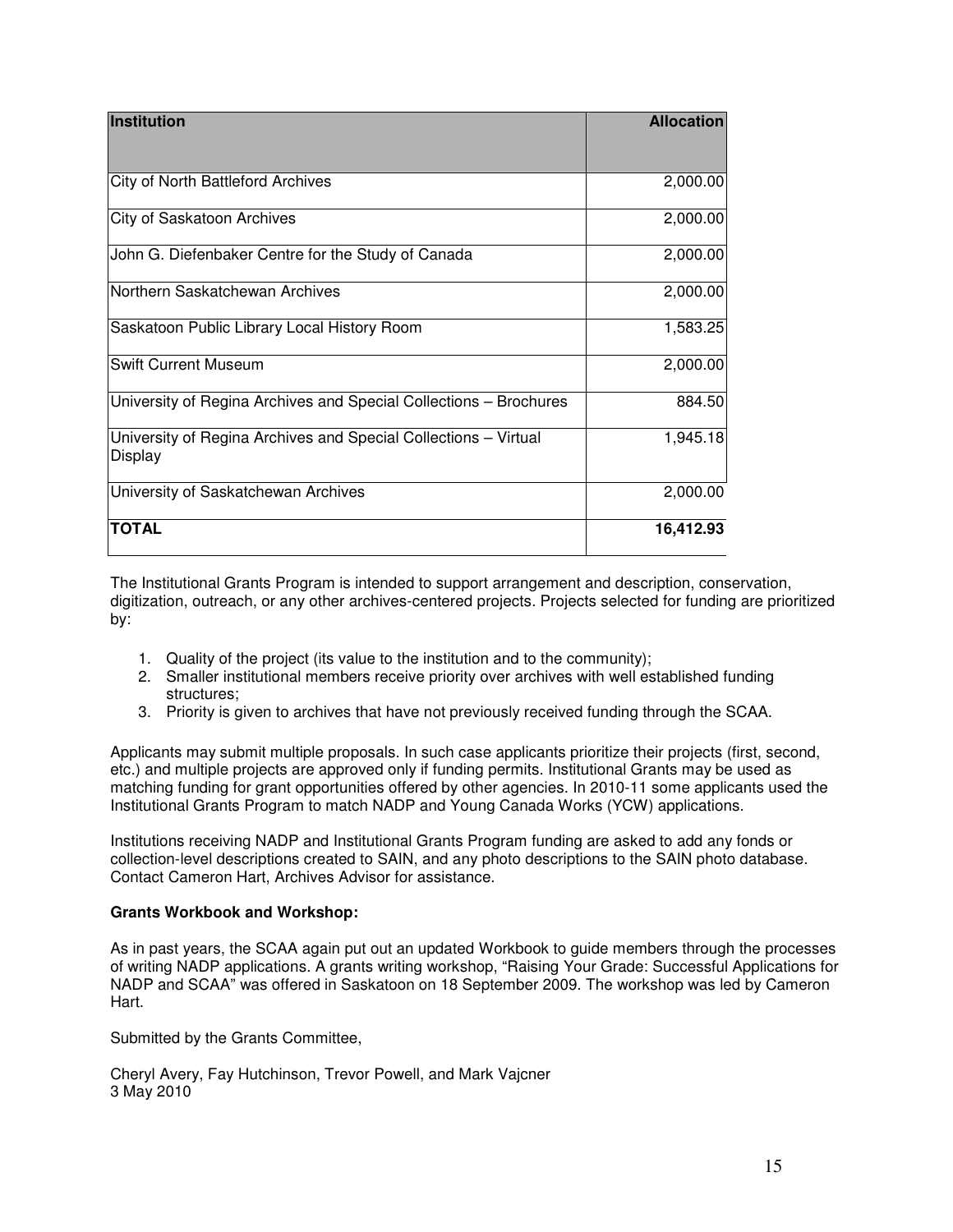## **PUBLIC AWARENESS COMMITTEE REPORT**

The Public Awareness Committee was insanely busy in 2009-2010. We thank the Executive and the Office for its unswerving support, as well as the membership in general.

The PAC was led by two co-chairs this year. Given the amount of work that is associated with this committee, we recommend that this practice continue. This year, the committee consisted of:

Crista Bradley, University of Regina (Co-chair) Jeff O'Brien, City of Saskatoon Archives (Co-chair) Chad Arie, SAB Regina Nadine Charabin, SAB Saskatoon Dorothea Funk, Saskatoon Public Library Ailsa Hedley Leftwich – Esterhazy

Meetings:

The committee had only one face-to-face meeting, on August 20, but had several email exchanges, mostly for the purposes of discussing Archives Week and the SCAA calendar.

Projects:

The major projects undertaken by the PAC this year were the Archives Calendar, Archives Week, and the Youth Heritage Fairs.

## Archives Calendar

The PAC created and published a 14-month calendar (2010-2011) of historical images taken from member institutions and facts taken from a list created by the Canadian Plains Research Centre at the University of Regina. While the entire committee was involved, special thanks for this project must go to Chad Arie and Ailsa Hedley-Leftwich, who laboured long and hard on layout and design, as well as to the staff at SAB Saskatoon – Bonnie Wagner, Christine Charmbury and Ken Dahl – who selected appropriate material from the CPRC's original list.

The calendar was sold on consignment by member institutions and local retail outlets and several were distributed for promotional purposes (to politicians, teachers, students, project partners, etc.). We would like to thank Audrey Price, Amanda Perry and Cam Hart for their very hard work in flogging the calendar to retail outlets in Saskatoon and Regina. We charged \$20 per calendar, with half of that going to the consignee (although a number of institutions remitted their total sales to the Council). While calendar sales fell short of breaking even, this was a good promotional activity and a learning experience should the SCAA decide to produce a similar product in the future.

The cost of production was \$3,882.59 as of March 31, 2010. Revenues as of May 6, 2010 were \$3,089.00 (not including PST), for a loss of \$793.59. It is possible that we may see a few more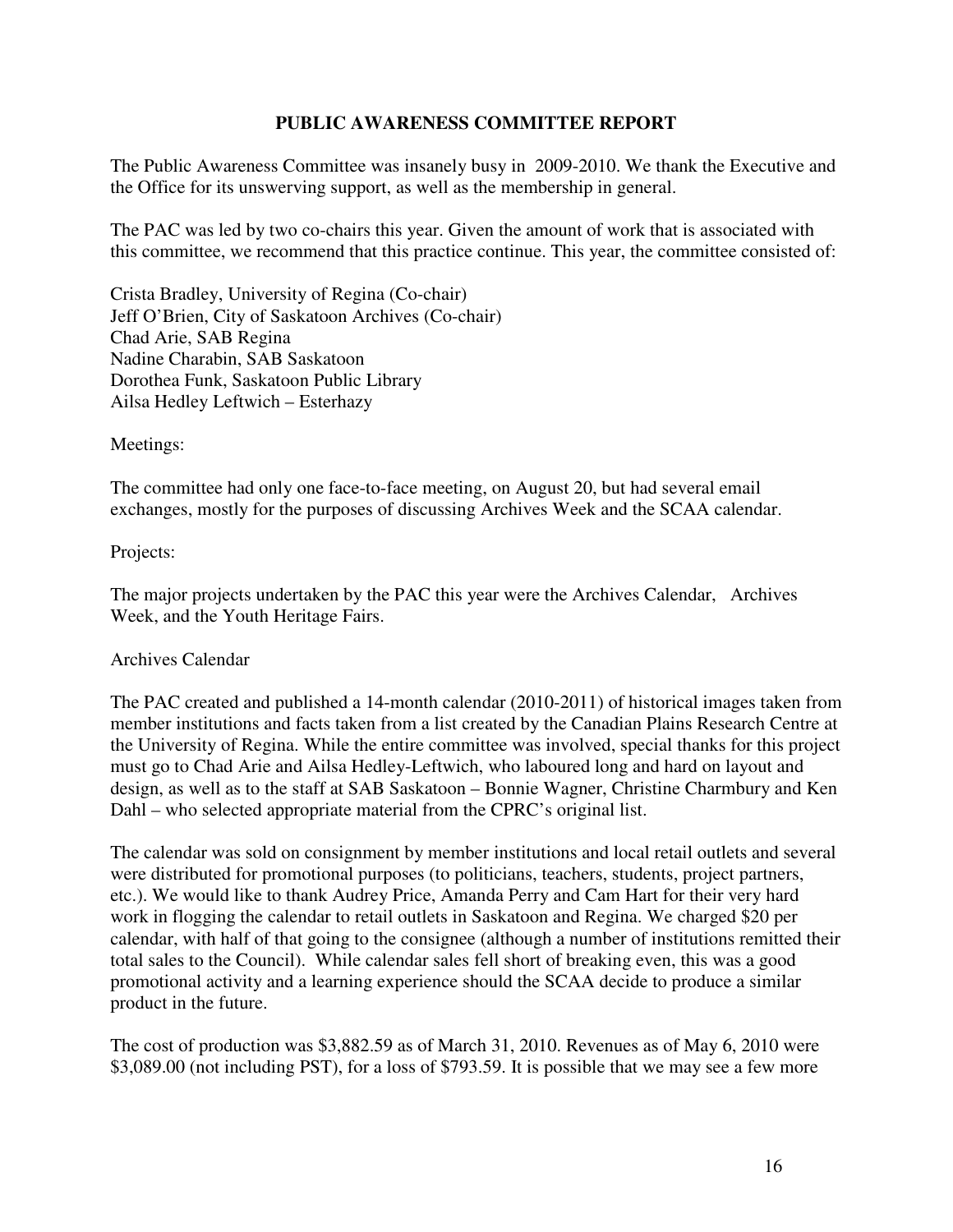calendar sales. There are 3-4 smaller outlets yet to respond, eaching have 6-12 calendars on consignment.

16 institutions participated (and sold 198 calendars to date)

11 commercial/business entities also sold on consignment

11 individuals purchased calendars directly

Some feedback was received suggesting that the calendar was overpriced at \$20 and should have been priced at \$10 instead, and it may be that a lower price would have increased calendar sales and resulted in a profit.

We recommend that the PAC not undertake a calendar in the upcoming year. This will give the committee a break as well as give us time to possibly develop other partnerships or marketing opportunities and to keep the product "fresh".

Archives Week:

Archives Week was held February 1-7, 2010. As usual, the PAC developed bookmarks, posters and postcards, Events were held in Humboldt, La Ronge, Lloydminster, North Battleford, Prince Albert, Regina, Rosetown, Saskatoon, Swift Current and Yorkton. Events included:

"Celebrity Readers" events in Regina and Saskatoon;

Exhibits of archival material in Humboldt, La Ronge, North Battleford, Prince Albert, Rosetown, Swift Current and Yorkton. Humboldt also had an exhibit of unidentified photos;

Open Houses at Humboldt, La Ronge and the University of Regina;

A concert fundraiser at Lloydminster;

A genealogy workshop in Rosetown;

Historic movie nights in Regina and Saskatoon;

Media interviews on CTV in Saskatoon (Jeff O'Brien on behalf of the SCAA), CTV Regina, CBC Television, CBC Radio, CKRM Radio and Access Communications in Regina, featuring archivists from several Regina and area institutions; and

The "Archives Pavilion" at the Saskatoon Heritage Festival

Some of these events were assisted with grants money provided by the SCAA specifically for this purpose. The total pool was increased this year to \$1,000 and provided funding for institutions putting on Archives Week activities (maximum of \$200 each). \$600 was disbursed in grants.

Recipients were:

City of Saskatoon (open house at new facility - withdrawn) Rosetown Centennial Library Archives (genealogy workshop) Archives of the Humboldt and District Museum (archives open house and advertising) University of Regina (open house)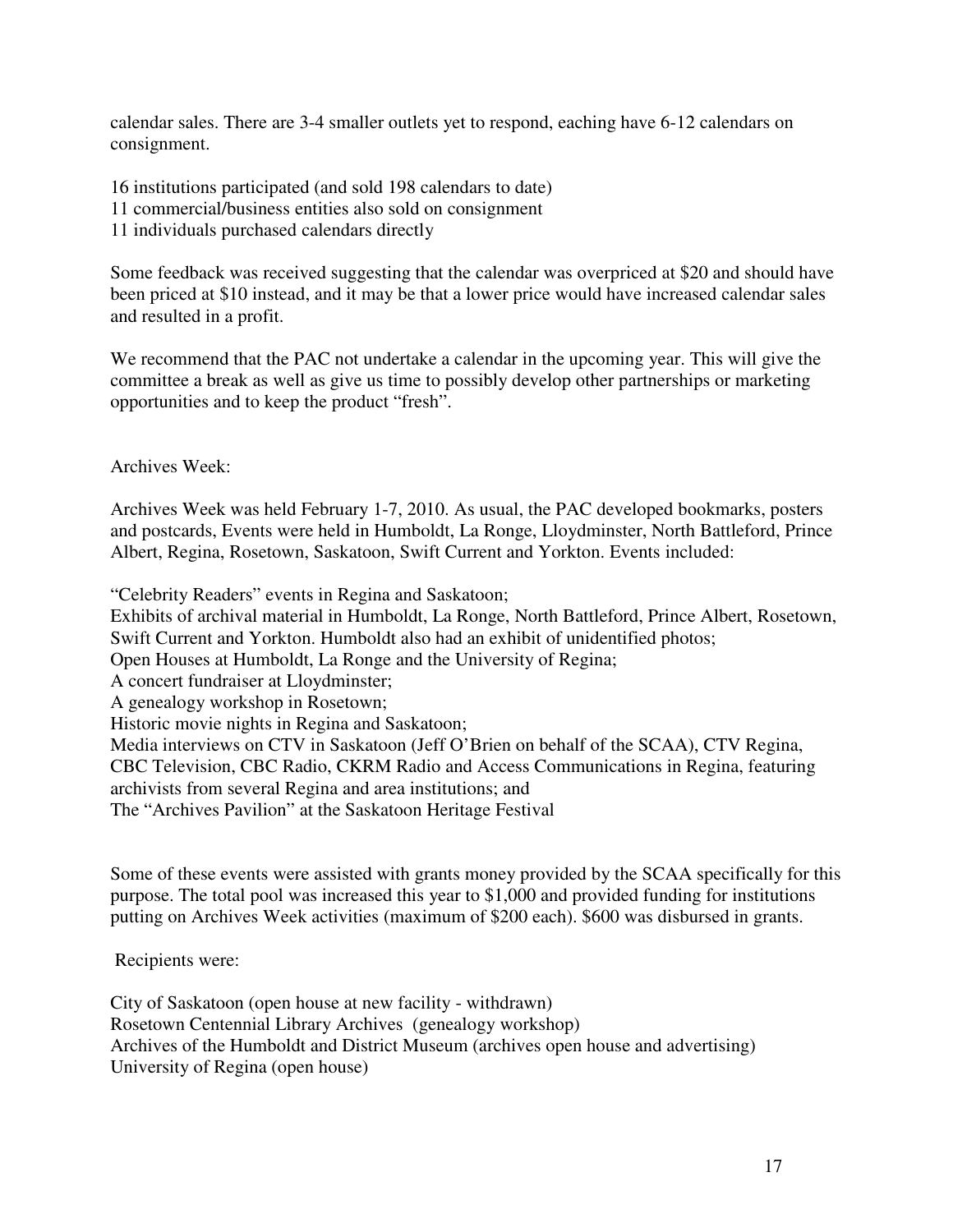We do not recommend that the funding pool be reduced for next year.

Media attention to Archives Week was generally very good. We got coverage on:

CBC Radio Morning Edition, Afternoon Edition and Blue Skies CBC TV CTV Regina and Saskatoon News at Noon CTV Saskatoon Evening News CKRM Radio "News at Noon" phone-in 5 Archives Spotlights on Access Communications Articles in *Saskatoon Sun*, *Regina Leader Post* and *Lloyd Meridian Booster*

We distributed event surveys in Regina and Saskatoon. Responses were extremely positive. Attendance was up this year at the major centres. Moreover, anecdotal evidence suggests that there were a significant number of attendees in Regina and Saskatoon who not only went to more than one AW event, but had been to the same events the year(s) before. As per last year's recommendations, we aggressively pursued the media this year, and it seems to be paying off.

Youth Heritage Fair:

The Council was once again heavily involved in the youth heritage fairs organized by the Saskatchewan Youth Heritage Fairs Association and held in several centres in Saskatchewan. The SCAA provided judges to the fairs in Regina, Saskatoon, Prince Albert and Moose Jaw. The Council also awarded prizes to students whose exhibits were deemed to show the best use of primary sources, and distributed left over calendars to the teachers involved in the fairs.

Certain of the Saskatoon institutions also agreed to provide a certain number of previouslyscanned images free of charge to students doing Heritage Fair exhibits. We did not formally announce this, owing to the timing of the decision, but should do so for next year. Other institutions may wish to follow suit.

There was no national fair this year. Instead, a regional fair will be held on May 27 in Regina, which the Council plans to be involved with in some, not-yet-determined, capacity.

Directory of Archives:

Last year, the SCAA published the Directory of Archives in Saskatchewan. Sales to date have totalled \$725 (\$25 each, including postage).

Culture Days: (www. Culturedays.ca)

The SCAA will be involved with Culture Days, to be held September 24-26, 2010. Our plan is to have Archives Week bookmarks and postcards ready for distribution during Culture Days, as well as to hold other events, eg., open houses, and an Archives Pavilion, a blog, a Basic Archives Workshop or an "Archives in Your Attic" event, focussed on interpretation of material, rather than appraisal. Planning for this is still on-going. Member institutions that wish to plan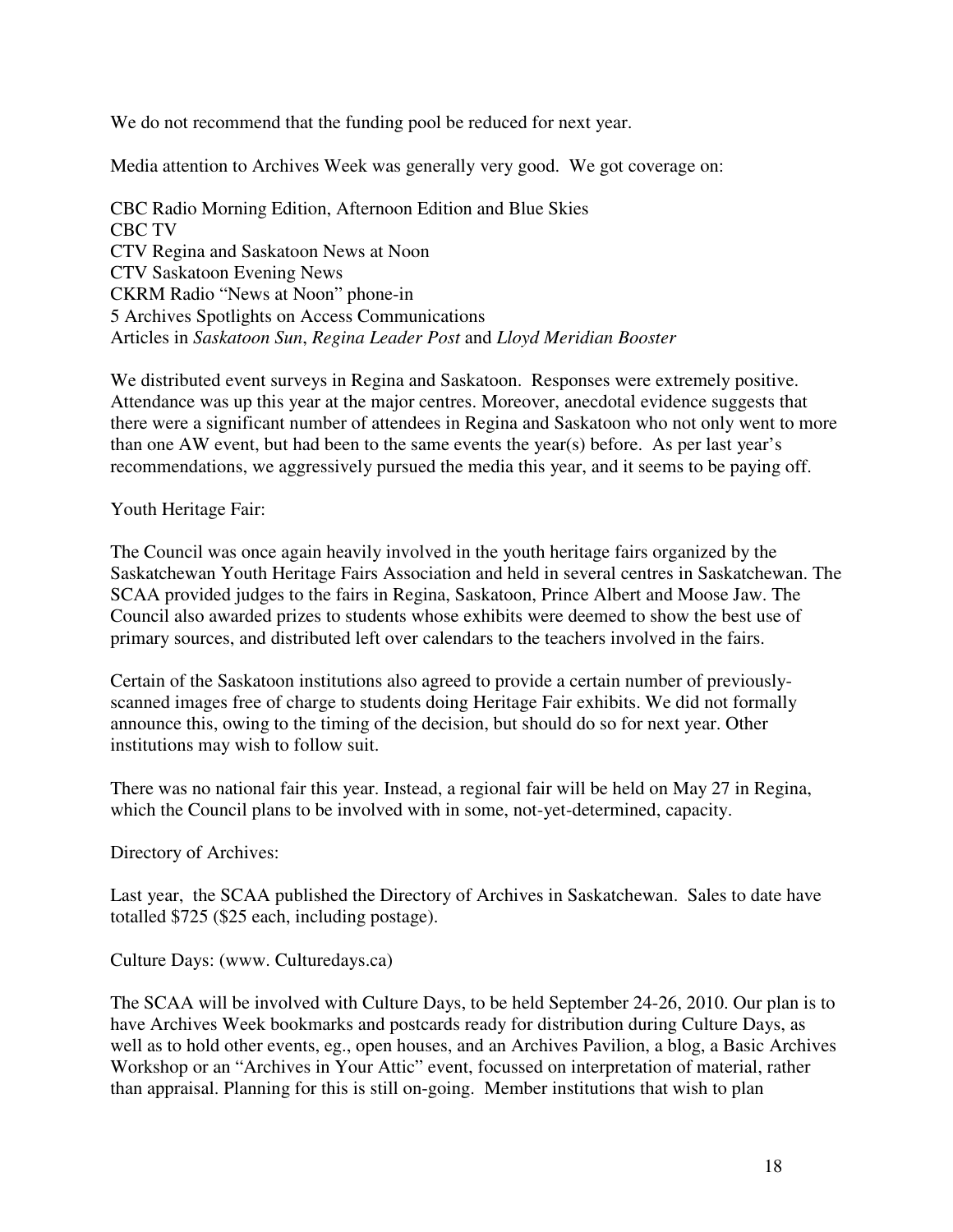celebrations in their communities are asked to contact the SCAA Office so that all archival community participation can be registered and reported.

On behalf of the committee, we would like to offer our heartfelt thanks to everyone from across the province for their hard work on Archives Week and on our other archives-related public awareness activities and tools. We are a small organization; working together as we do, we accomplish great things. It won't be long until the 2010-11 committee is up and running – if you have awareness ideas or an interest in helping to spread the good word of archives to the masses, please consider joining the ranks of this committee!!

Respectfully submitted,

Crista Bradley and Jeff O'Brien, Chair, 2009-2010 SCAA Public Awareness Committee May 6, 2010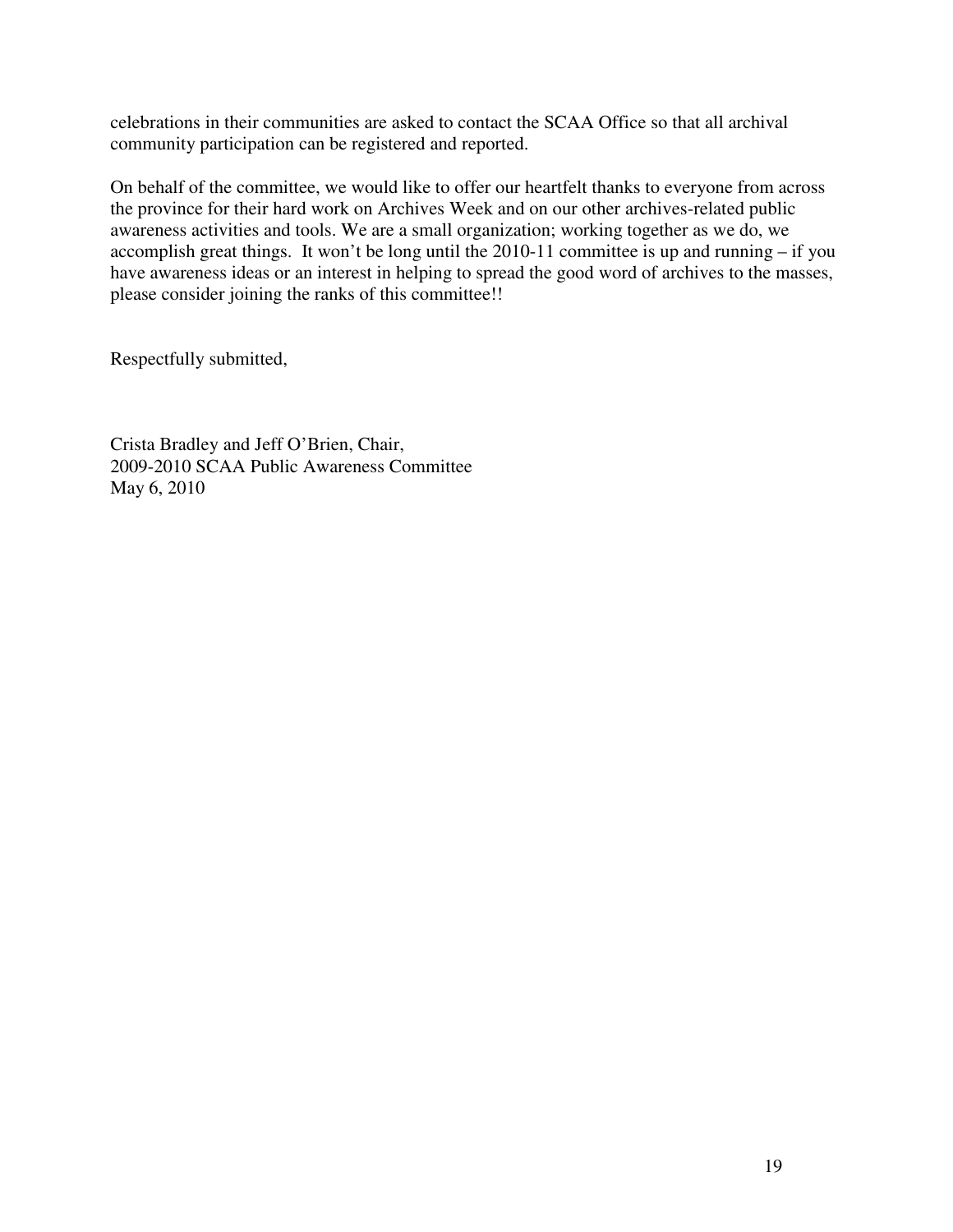## **Executive Director Report**

Our first year working with the Council has been very rewarding and a great learning opportunity as we strove to understand the policies, process and archival terms used within the organization. The Executive has been supportive in helping us understand their portfolios as we worked to provide administrative support. While year one was the learning phase we now anticipate providing further support to the Executive and Committees in delivery of programs, particularly in view of the governance model review being undertaken.

In addition to providing administrative support, the office assumed the responsibility, with great leadership from President Tim, for the application and follow up reporting to SaskCulture. SaskCulture introduced a two year funding program in 2009 and we are pleased to advise that Council was once again successful in securing Global Funding for both the 2010-11 and 2011-12 years.

In response to SaskCulture's expectation that cultural organizations also secure other sources of funding, the office has been investigating and making application to various provincial sources to access alternative funding which will allow delivery of more programs for our members.

The office has worked at assuming responsibility, for aspects relative to NADP funding application and reporting, with the guidance of the President in navigating the forms.

Discussion with Revenue Canada on becoming recognized as a Registered Charity has been reopened now that a number of Council initiatives better reflect and match their criteria. A new application is currently being prepared for submission.

As new members join the Executive it is important to provide them with information and tools to be productive and make valued decisions. To that end an Executive Orientation Package was created and delivered at the annual planning meeting in late July,2009 and will be delivered again for our new Executive this year.

SCAA's Education Program offered four workshops this year.

The first was held in Saskatoon on May 4, 2009 and introduced participants to the basic archival functions of acquisition, accessioning, appraisal arrangement, description and reference in addition to issues related to archiving electronic records. It was held at the University of Saskatchewan Murray Library with 8 participants in attendance.

The second workshop was held in conjunction with our AGM on June 19 & 20, 2009 and was again oversubscribed. Twenty attendees participated as Dr. Jean Dryden, Assistant Professor, College of Information Studies, University of Maryland, presented the two day workshop providing an overview of how the Canadian Copyright Law works. The second day participants applied what they learned to various case studies. It was hosted by thee City of Saskatoon Archives.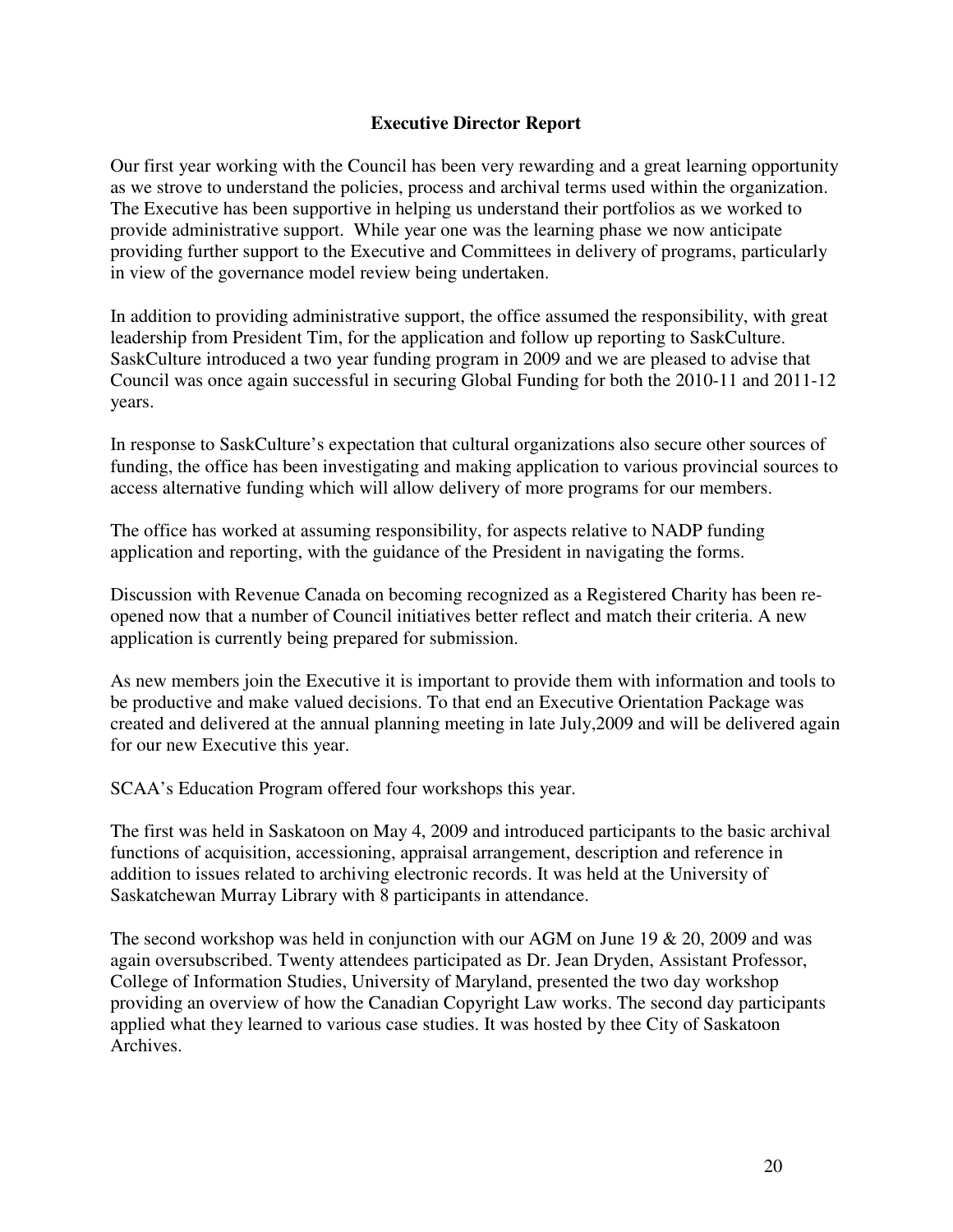Friday, September 18, 2009 a one-day workshop led participants through a review of the NADP and the SCAA Institutional Grants Program to help guide them through the application processes. A workbook has been developed in conjunction with this workshop as an onging program of the SCAA and is presented by the SCAA Archives Advisor, Cameron Hart. Seven members attended from various institutions.

*Managing a Digitization Project* workshop was held in Regina on March 4 and 5, 2010 with presenters Rosaleen Hill, AABC BCAPS Coordinator and Kelly Stewart, AABC EAS Coordinator

This two-day workshop introduced participants to the key components of digitizing analogue archives, including: writing a digitization policy, determining roles and responsibilities in sustaining a digitization program (not just a project), how to choose file formats and storage media. Special attention was given to audio and photographic records. Additionally, the 16 participants learned the types of metadata they should capture, focusing on four metadata schema: Dublin Core, EAD, PREMIS, and METS. Participants completed a visioning exercise at the start, midway, and at the conclusion of the workshop.

This year, working with the Archives Advisor, Cameron Hart has been very valuable in coming to understand our members and the work being carried on by you throughout the province.

Weekly communication with the President Tim has been invaluable for the office and we are very thankful and appreciative of his patience, often in having to repeat an explanation more than just once or twice, as we grappled with learning the ropes.

Thank you to everyone for the support and assistance both from the Executive and from Council Members these past months and we look forward to working with you in the upcoming year.

Audrey Price Executive Director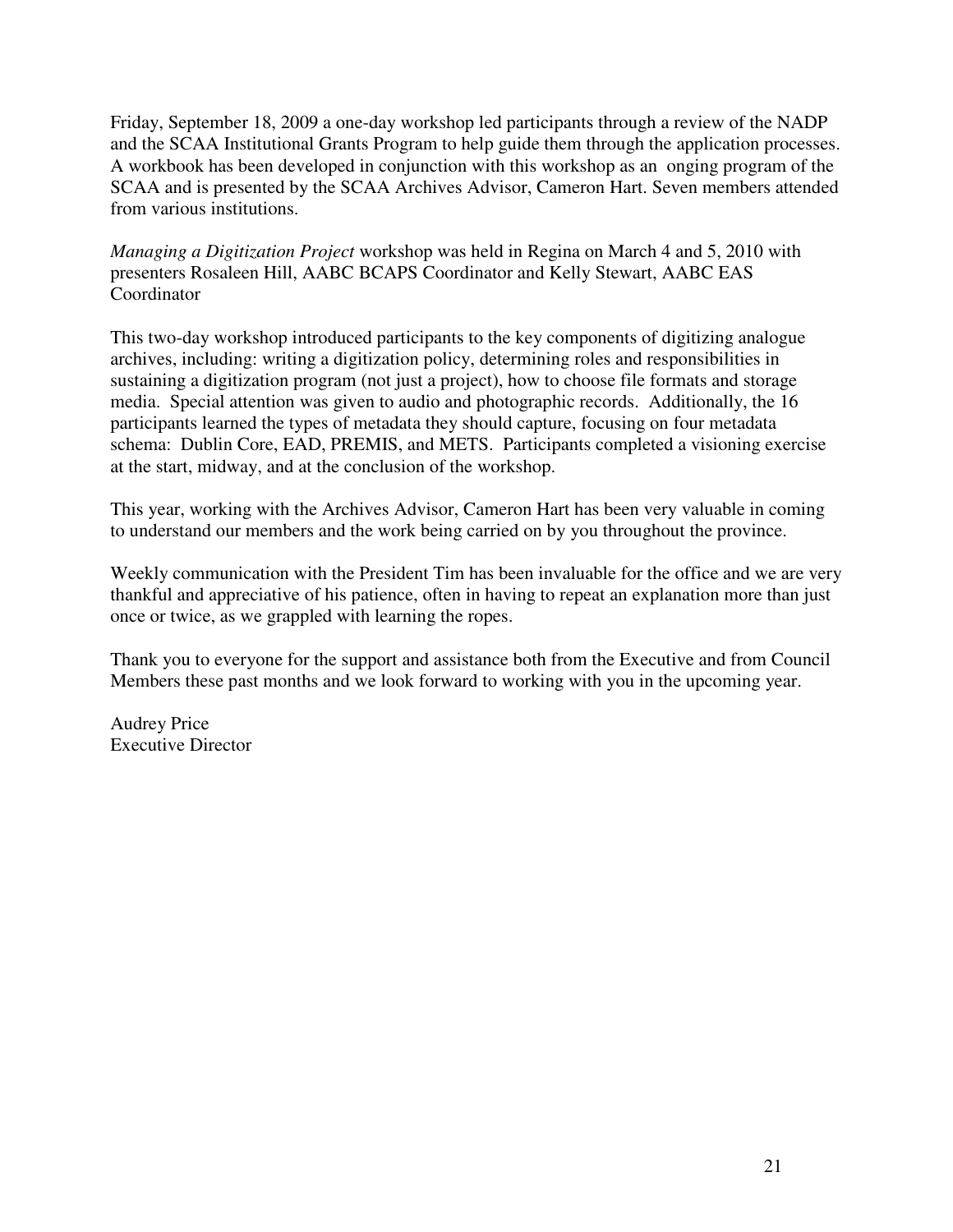## **Archives Advisor Report**

In the past year your Archival Advisor (AA) has been getting acquainted with new responsibilities and new boundaries. With a new staffing structure for the SCAA old procedures were reviewed and new ones established between not only the AA and the SCAA Executive and Committees but, also between the AA, the new Executive Director and support staff. The AA worked at length with the Committees of the SCAA and will refer you to their reports.

Since last June your AA has been working to expand upon relationships with members established over the past decade and launch new ones. In this effort **19** site visits to member institutions were made. A site visit is defined as "where an advisor attends in person at a location regardless of the amount of time spent at the site". (Definition agreed upon by the CCA Advisors Working Group at their October 2007 meeting.) These visits were made to members that have been with the SCAA for years, others that are newer and starting out and some that have joined just in the past few months. We would like to welcome the **Sisters of Our Lady of the Cross**, as the newest members of the SCAA.

During this time, **608+** inquiries were also made. A query is to be "every single point of contact," therefore each call or follow-up email message will be counted as a query. (Agreed upon by the CCA Advisors Working Group.) The attendance and presentations of the AA, at workshops and exhibits saw the spike in queries. Archives Week (AW) events in early February were especially beneficial for contact.

| <b>Month</b>           | <b>Inquiries</b> | <b>Member</b> | <b>Non-Member</b> |
|------------------------|------------------|---------------|-------------------|
| June-July              |                  | 12            |                   |
| August-September       | 8                |               |                   |
| September-October      | 31               | 8             | 23                |
| October-November       | $32+$            |               | $30+$             |
| November-December      | $57+$            | $22+$         | $35+$             |
| January-February, 2010 | $189+$           | 32            | $157+$            |
| February-March, 2010   | $123+$           | 38            | $85+$             |
| March, 2010            | $151+$           | 75            | $76+$             |
| <b>Totals</b>          | $608+$           | $193+$        | $415+$            |

(Note: The Feb.-Mar. totals and the March 2010 totals overlap as a monthly standard for reporting was attained)

Attending and presenting exhibits and workshops noted above included:

- Presentation of the Funding Workshop
- Presented an SCAA display at the North-west Teachers' Association Conference
- Attended the CCA General Assembly in Ottawa
- Presented on "Archiving for Community Groups" sponsored by the Saskatoon Women's Council
- Presented to the Teacher-Librarians of the Prince Albert School Division
- Attended an exhibit opening at the Diefenbaker Canada Centre
- Attended the opening of the Metis Nation Genealogical Research Centre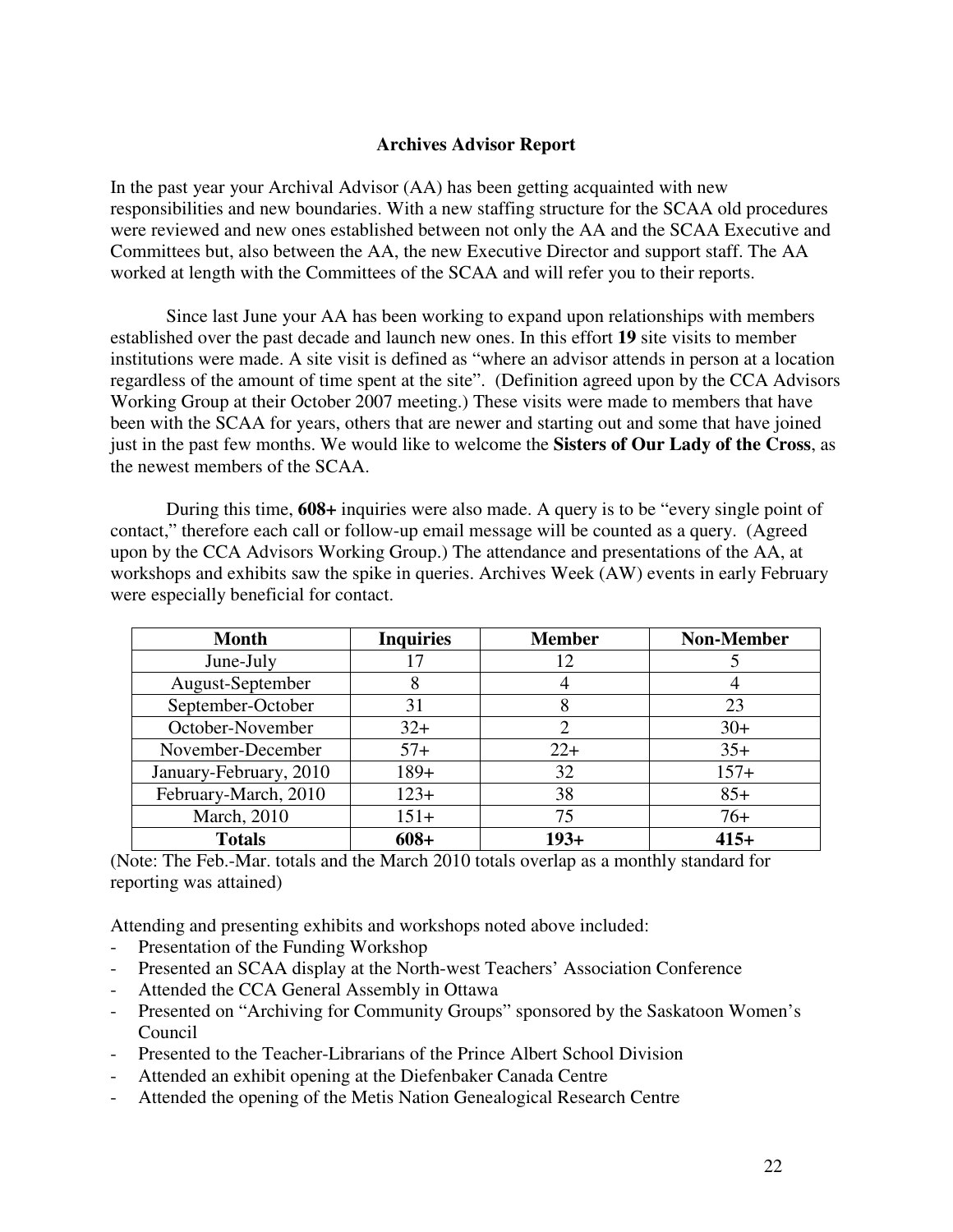- Attended the AW event at Rosetown and District Archives
- Attended the AW readers event at the Saskatoon Public Library
- Attended the AW film event at the Regina Public Library
- Attended the AW film event at Saskatoon's Roxy Theatre
- Attended the AW exhibit at the Cuelenaere Library in Prince Albert
- Attended the Heritage Week Public Lecture in Saskatoon
- Attended the Heritage Saskatchewan AGM in Saskatoon
- Attended the Raj Manek Dinner for Entrepreneurs
- Attended the SCAA workshop "Managing a Digital Project" in Regina
- Presented to the Prince Albert and Area Teachers' Association Conference

The role of the provincial database (SAIN) has grown in the past year with the addition of **194 fonds level** descriptions from North Battleford Historical Archives, the Moose Jaw Public Library, the University of Regina and the Saskatchewan Archives Board. Approximately **4667 item level** descriptions have also been prepared for addition with help from the Prince Albert Historical Society, the Rosetown and District Archives, the Local History Room at the Saskatoon Public Library as well as MJ Public Library and the NB Historical Archives. Also **1291 associated scans** of those images are also prepared. Special thanks goes to Joanne Abrahamson and Paget Code who also worked on editing and creating the photo descriptions as part of the final SAIN contract.

In 2010-11 the expansion of SAIN will continue and with the addition of the new database structure of Ica-Atom off in the future it will hopefully become easier. Also in the new year your AA plans to continue to expand those relations already established and create new ones to benefit the SCAA.

Potential members in Luseland, Sturgis and Oxbow will be visited. Discussions with SIAST and the RCMP Heritage Centre continue. Displays and presentations have already been made to the Saskatchewan Libraries Association with the Museums Association of Saskatchewan Conference and the Saskatchewan Youth Heritage Fairs Provincial Showcase planned for at the time of this report.

**Submitted on May 13, 2010 By Cameron Hart, SCAA Archives Advisor**